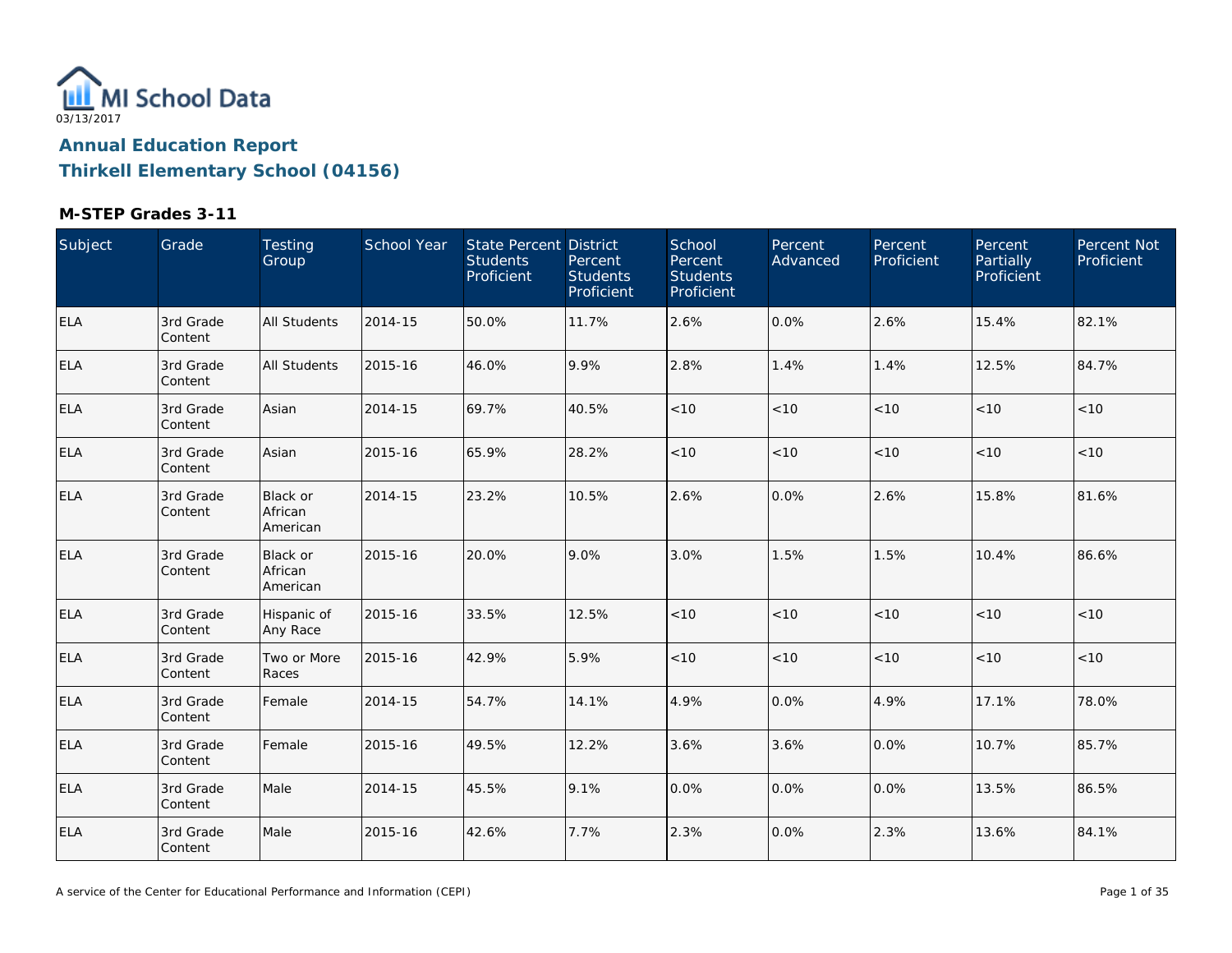

| Subject    | Grade                | Testing<br>Group                            | School Year | State Percent District<br><b>Students</b><br>Proficient | Percent<br><b>Students</b><br>Proficient | School<br>Percent<br><b>Students</b><br>Proficient | Percent<br>Advanced | Percent<br>Proficient | Percent,<br>Partially<br>Proficient | Percent Not<br>Proficient |
|------------|----------------------|---------------------------------------------|-------------|---------------------------------------------------------|------------------------------------------|----------------------------------------------------|---------------------|-----------------------|-------------------------------------|---------------------------|
| <b>ELA</b> | 3rd Grade<br>Content | Economically<br>Disadvantaged               | 2014-15     | 35.3%                                                   | 10.4%                                    | 2.8%                                               | 0.0%                | 2.8%                  | 13.9%                               | 83.3%                     |
| <b>ELA</b> | 3rd Grade<br>Content | Economically<br>Disadvantaged               | 2015-16     | 31.1%                                                   | 8.7%                                     | 1.7%                                               | 1.7%                | $0.0\%$               | 11.9%                               | 86.4%                     |
| <b>ELA</b> | 3rd Grade<br>Content | <b>Students With</b><br><b>Disabilities</b> | 2014-15     | 23.3%                                                   | 7.9%                                     | $<10$                                              | $<10$               | $<10$                 | < 10                                | < 10                      |
| <b>ELA</b> | 3rd Grade<br>Content | <b>Students With</b><br><b>Disabilities</b> | 2015-16     | 20.7%                                                   | 6.4%                                     | 0.0%                                               | 0.0%                | 0.0%                  | 0.0%                                | 100.0%                    |
| <b>ELA</b> | 4th Grade<br>Content | All Students                                | 2014-15     | 46.6%                                                   | 11.5%                                    | 10.3%                                              | 2.9%                | 7.4%                  | 17.6%                               | 72.1%                     |
| <b>ELA</b> | 4th Grade<br>Content | <b>All Students</b>                         | 2015-16     | 46.3%                                                   | 10.9%                                    | 5.0%                                               | 0.0%                | 5.0%                  | 20.0%                               | 75.0%                     |
| <b>ELA</b> | 4th Grade<br>Content | Asian                                       | 2015-16     | 67.8%                                                   | 35.0%                                    | $<10$                                              | $<10$               | < 10                  | < 10                                | $<10$                     |
| <b>ELA</b> | 4th Grade<br>Content | Black or<br>African<br>American             | 2014-15     | 21.2%                                                   | 10.6%                                    | 10.3%                                              | 2.9%                | 7.4%                  | 17.6%                               | 72.1%                     |
| <b>ELA</b> | 4th Grade<br>Content | Black or<br>African<br>American             | 2015-16     | 20.4%                                                   | 9.7%                                     | 5.1%                                               | 0.0%                | 5.1%                  | 20.3%                               | 74.7%                     |
| <b>ELA</b> | 4th Grade<br>Content | Female                                      | 2014-15     | 51.5%                                                   | 14.5%                                    | 14.3%                                              | 5.7%                | 8.6%                  | 25.7%                               | 60.0%                     |
| <b>ELA</b> | 4th Grade<br>Content | Female                                      | 2015-16     | 50.9%                                                   | 13.0%                                    | 2.2%                                               | 0.0%                | 2.2%                  | 26.7%                               | 71.1%                     |
| <b>ELA</b> | 4th Grade<br>Content | Male                                        | 2014-15     | 41.8%                                                   | 8.7%                                     | 6.1%                                               | 0.0%                | 6.1%                  | 9.1%                                | 84.8%                     |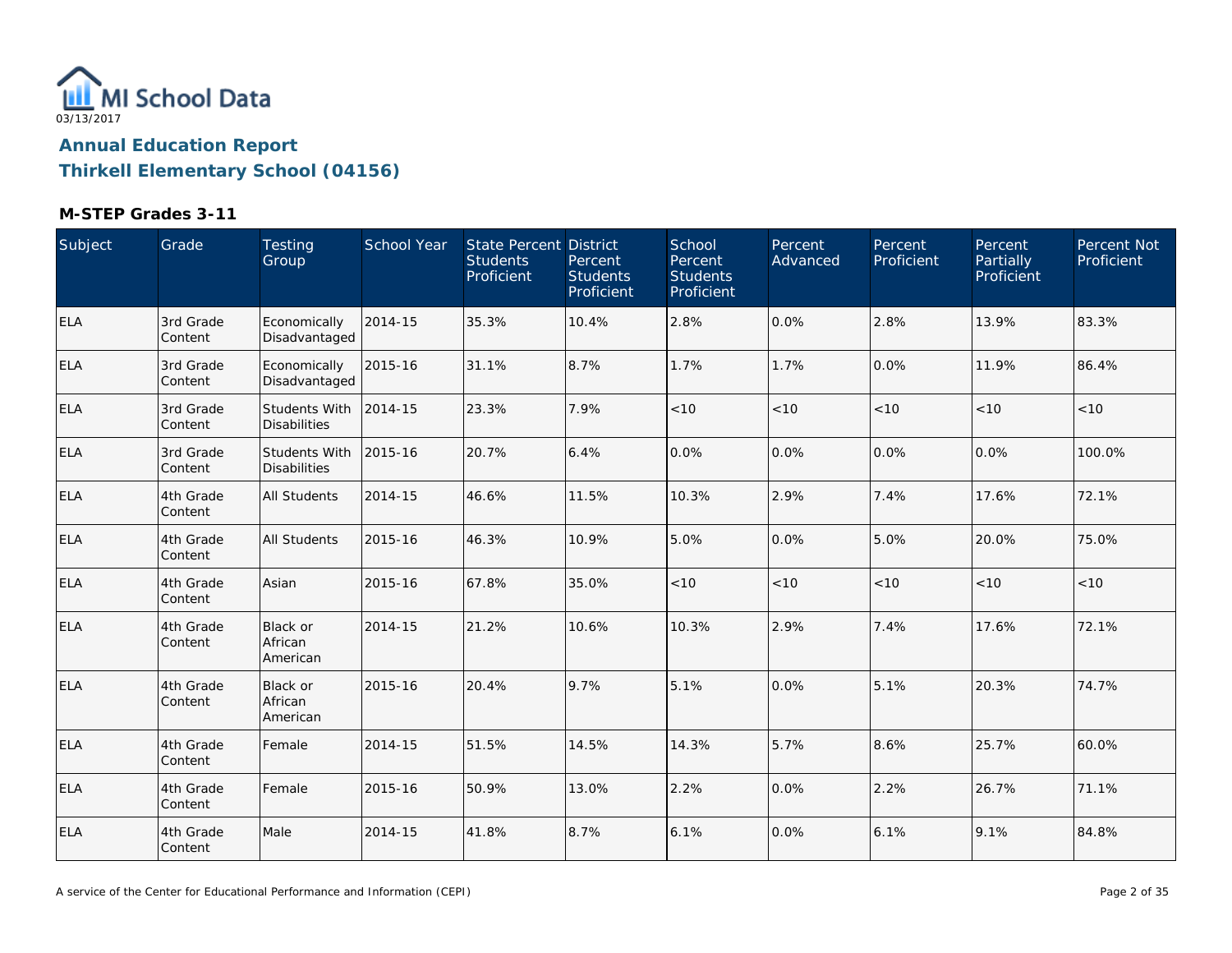

| Subject    | Grade                 | Testing<br>Group                     | School Year | State Percent District<br><b>Students</b><br>Proficient | Percent<br><b>Students</b><br>Proficient | School<br>Percent<br><b>Students</b><br>Proficient | Percent<br>Advanced | Percent<br>Proficient | Percent<br>Partially<br>Proficient | Percent Not<br>Proficient |
|------------|-----------------------|--------------------------------------|-------------|---------------------------------------------------------|------------------------------------------|----------------------------------------------------|---------------------|-----------------------|------------------------------------|---------------------------|
| <b>ELA</b> | 4th Grade<br>Content  | Male                                 | 2015-16     | 41.8%                                                   | 8.7%                                     | 8.6%                                               | 0.0%                | 8.6%                  | 11.4%                              | 80.0%                     |
| <b>ELA</b> | 4th Grade<br>Content  | Economically<br>Disadvantaged        | 2014-15     | 30.9%                                                   | 10.0%                                    | 8.9%                                               | 3.6%                | 5.4%                  | 16.1%                              | 75.0%                     |
| <b>ELA</b> | 4th Grade<br>Content  | Economically<br>Disadvantaged        | 2015-16     | 30.8%                                                   | 10.1%                                    | 2.9%                                               | 0.0%                | 2.9%                  | 20.6%                              | 76.5%                     |
| <b>ELA</b> | 4th Grade<br>Content  | English<br>Language<br>Learners      | 2014-15     | 23.7%                                                   | 10.8%                                    | < 10                                               | < 10                | < 10                  | < 10                               | < 10                      |
| <b>ELA</b> | 4th Grade<br>Content  | Students With<br><b>Disabilities</b> | 2014-15     | 17.2%                                                   | 3.8%                                     | < 10                                               | < 10                | < 10                  | < 10                               | < 10                      |
| ELA        | 4th Grade<br>Content  | Students With<br><b>Disabilities</b> | 2015-16     | 17.5%                                                   | 4.5%                                     | < 10                                               | < 10                | < 10                  | < 10                               | < 10                      |
| <b>ELA</b> | 5th Grade<br>Content  | All Students                         | 2015-16     | 50.6%                                                   | 12.8%                                    | 9.8%                                               | 0.0%                | 9.8%                  | 18.0%                              | 72.1%                     |
| <b>ELA</b> | 5th Grade<br> Content | Black or<br>African<br>American      | 2015-16     | 23.7%                                                   | 12.3%                                    | 9.8%                                               | 0.0%                | 9.8%                  | 18.0%                              | 72.1%                     |
| ELA        | 5th Grade<br>Content  | Female                               | 2015-16     | 55.8%                                                   | 15.4%                                    | 17.2%                                              | 0.0%                | 17.2%                 | 17.2%                              | 65.5%                     |
| <b>ELA</b> | 5th Grade<br>Content  | Male                                 | 2015-16     | 45.5%                                                   | 10.4%                                    | 3.1%                                               | 0.0%                | 3.1%                  | 18.8%                              | 78.1%                     |
| <b>ELA</b> | 5th Grade<br>Content  | Economically<br>Disadvantaged        | 2015-16     | 34.4%                                                   | 11.3%                                    | 10.4%                                              | 0.0%                | 10.4%                 | 16.7%                              | 72.9%                     |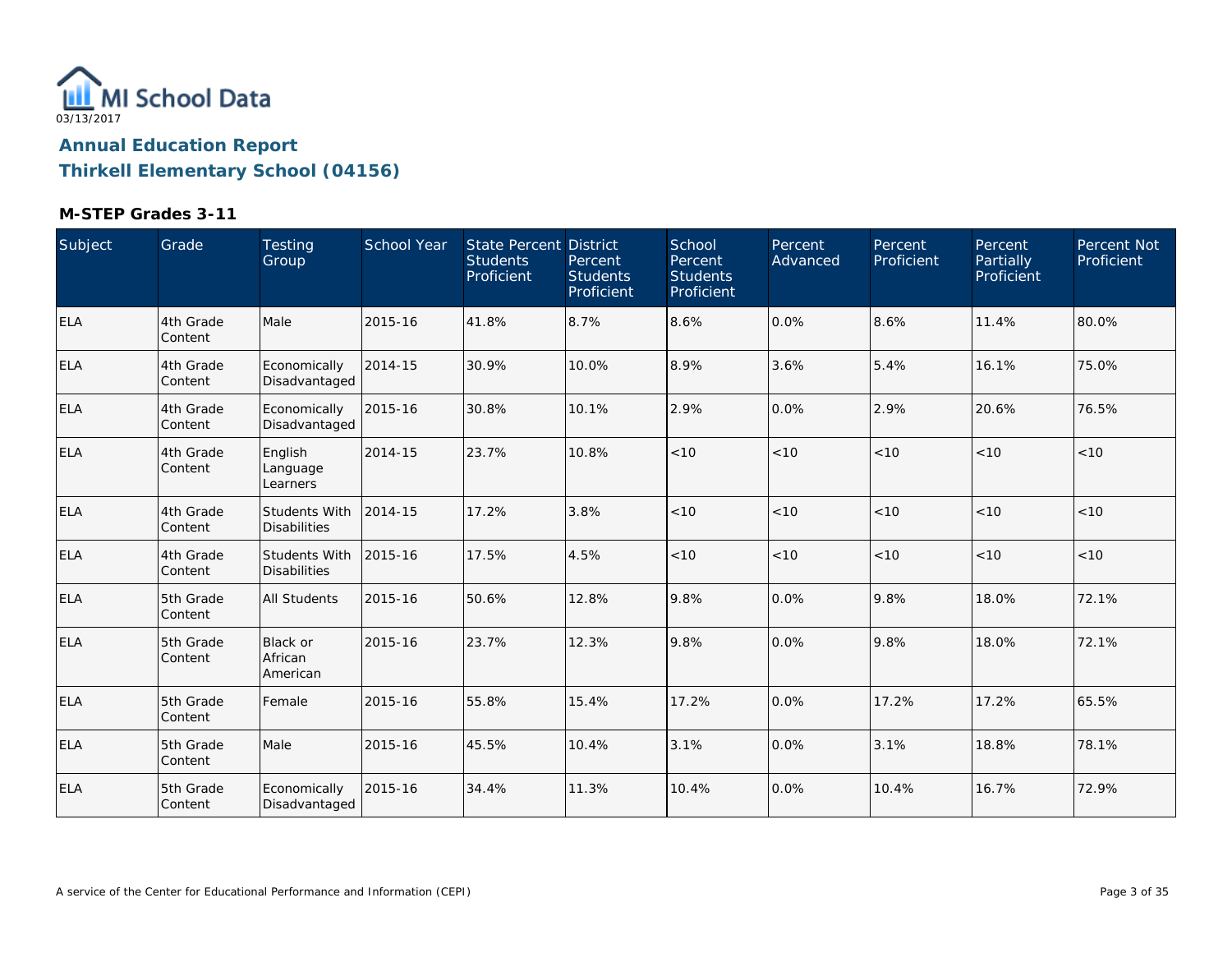

| Subject    | Grade                 | Testing<br>Group                            | School Year | <b>State Percent District</b><br><b>Students</b><br>Proficient | Percent<br><b>Students</b><br>Proficient | School<br>Percent<br><b>Students</b><br>Proficient | Percent<br>Advanced | Percent<br>Proficient | Percent<br>Partially<br>Proficient | Percent Not<br>Proficient |
|------------|-----------------------|---------------------------------------------|-------------|----------------------------------------------------------------|------------------------------------------|----------------------------------------------------|---------------------|-----------------------|------------------------------------|---------------------------|
| ELA        | 5th Grade<br>Content  | English<br>Language<br>Learners             | 2015-16     | 23.1%                                                          | 7.4%                                     | $<10$                                              | < 10                | < 10                  | < 10                               | < 10                      |
| <b>ELA</b> | 5th Grade<br> Content | <b>Students With</b><br><b>Disabilities</b> | 2015-16     | 16.1%                                                          | 4.5%                                     | $<10$                                              | $<10$               | $<10$                 | < 10                               | < 10                      |
| <b>ELA</b> | 6th Grade<br>Content  | <b>All Students</b>                         | 2014-15     | 44.7%                                                          | 11.0%                                    | 5.2%                                               | 1.7%                | 3.4%                  | 20.7%                              | 74.1%                     |
| ELA        | 6th Grade<br>Content  | <b>All Students</b>                         | 2015-16     | 45.0%                                                          | 8.4%                                     | 2.0%                                               | 0.0%                | 2.0%                  | 13.7%                              | 84.3%                     |
| ELA        | 6th Grade<br>Content  | <b>Black or</b><br>African<br>American      | 2014-15     | 20.0%                                                          | 9.9%                                     | 5.2%                                               | 1.7%                | 3.4%                  | 20.7%                              | 74.1%                     |
| ELA        | 6th Grade<br> Content | Black or<br>African<br>American             | 2015-16     | 19.2%                                                          | 7.8%                                     | 2.0%                                               | 0.0%                | 2.0%                  | 13.7%                              | 84.3%                     |
| <b>ELA</b> | 6th Grade<br>Content  | Female                                      | 2014-15     | 51.1%                                                          | 14.6%                                    | 14.3%                                              | 4.8%                | 9.5%                  | 9.5%                               | 76.2%                     |
| <b>ELA</b> | 6th Grade<br>Content  | Female                                      | 2015-16     | 49.8%                                                          | 9.8%                                     | 0.0%                                               | 0.0%                | 0.0%                  | 22.2%                              | 77.8%                     |
| <b>ELA</b> | 6th Grade<br>Content  | Male                                        | 2014-15     | 38.6%                                                          | 7.4%                                     | 0.0%                                               | 0.0%                | 0.0%                  | 27.0%                              | 73.0%                     |
| <b>ELA</b> | 6th Grade<br>Content  | Male                                        | 2015-16     | 40.4%                                                          | 7.1%                                     | 4.2%                                               | 0.0%                | 4.2%                  | 4.2%                               | 91.7%                     |
| <b>ELA</b> | 6th Grade<br>Content  | Economically<br>Disadvantaged               | 2014-15     | 29.1%                                                          | 9.4%                                     | 3.8%                                               | 0.0%                | 3.8%                  | 21.2%                              | 75.0%                     |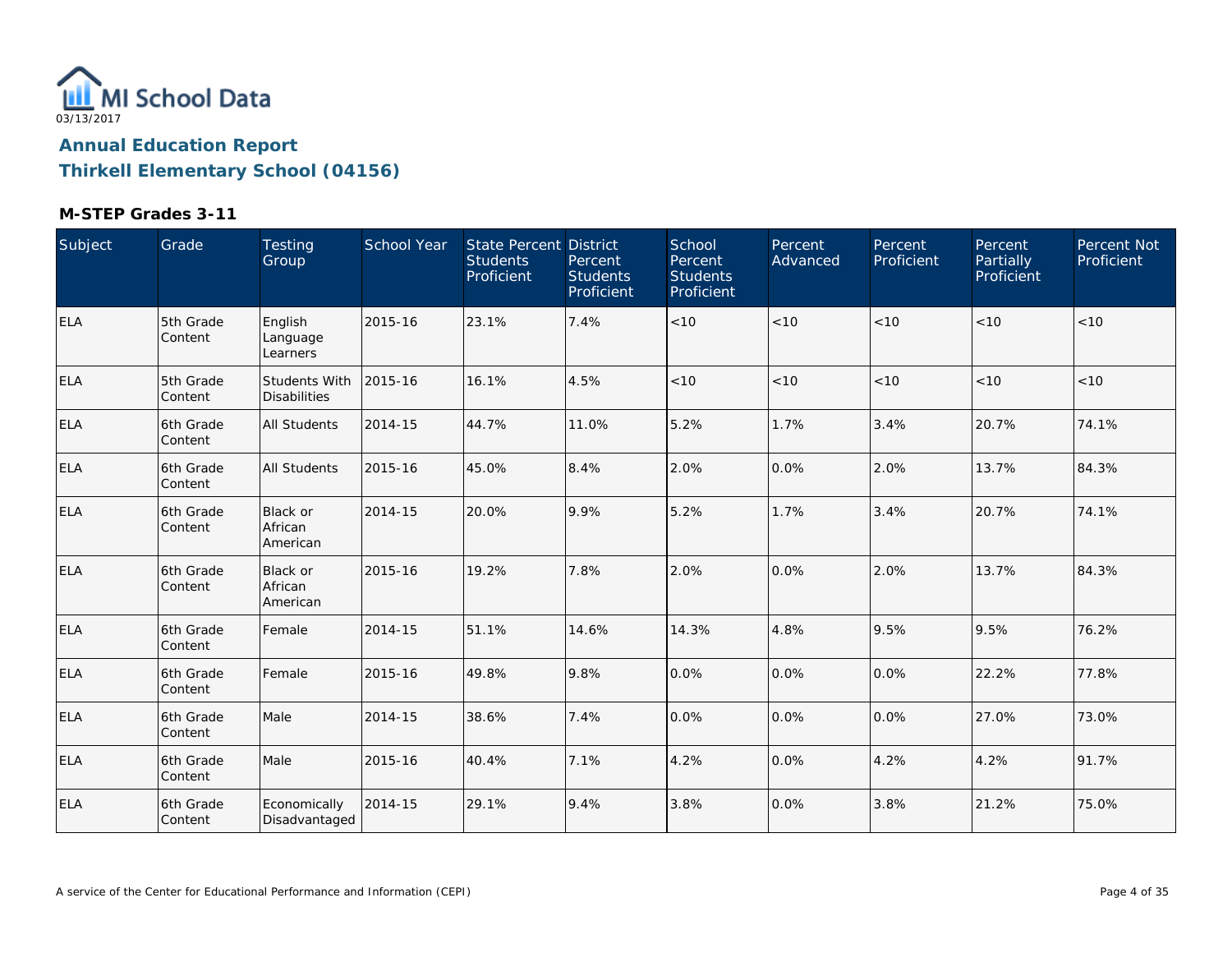

| Subject    | Grade                | Testing<br>Group                       | School Year | State Percent District<br><b>Students</b><br>Proficient | Percent<br><b>Students</b><br>Proficient | School<br>Percent<br><b>Students</b><br>Proficient | <b>Percent</b><br>Advanced | Percent<br>Proficient | Percent<br>Partially<br>Proficient | Percent Not<br>Proficient |
|------------|----------------------|----------------------------------------|-------------|---------------------------------------------------------|------------------------------------------|----------------------------------------------------|----------------------------|-----------------------|------------------------------------|---------------------------|
| ELA        | 6th Grade<br>Content | Economically<br>Disadvantaged          | 2015-16     | 28.3%                                                   | 7.4%                                     | 2.5%                                               | 0.0%                       | 2.5%                  | 17.5%                              | 80.0%                     |
| <b>ELA</b> | 6th Grade<br>Content | English<br>Language<br>Learners        | 2015-16     | 15.0%                                                   | 4.7%                                     | < 10                                               | < 10                       | < 10                  | < 10                               | < 10                      |
| ELA        | 6th Grade<br>Content | Students With<br><b>Disabilities</b>   | 2014-15     | 10.3%                                                   | 2.8%                                     | 0.0%                                               | 0.0%                       | 0.0%                  | 0.0%                               | 100.0%                    |
| ELA        | 6th Grade<br>Content | Students With<br><b>Disabilities</b>   | 2015-16     | 10.8%                                                   | 3.3%                                     | $<10$                                              | < 10                       | < 10                  | < 10                               | $<10$                     |
| <b>ELA</b> | 7th Grade<br>Content | All Students                           | 2014-15     | 49.1%                                                   | 15.7%                                    | 20.4%                                              | 6.1%                       | 14.3%                 | 22.4%                              | 57.1%                     |
| ELA        | 7th Grade<br>Content | <b>All Students</b>                    | 2015-16     | 47.1%                                                   | 11.9%                                    | 4.7%                                               | 0.0%                       | 4.7%                  | 14.0%                              | 81.4%                     |
| <b>ELA</b> | 7th Grade<br>Content | <b>Black or</b><br>African<br>American | 2014-15     | 25.2%                                                   | 15.3%                                    | 20.4%                                              | 6.1%                       | 14.3%                 | 22.4%                              | 57.1%                     |
| <b>ELA</b> | 7th Grade<br>Content | Black or<br>African<br>American        | 2015-16     | 21.5%                                                   | 10.9%                                    | 4.7%                                               | 0.0%                       | 4.7%                  | 14.0%                              | 81.4%                     |
| <b>ELA</b> | 7th Grade<br>Content | Female                                 | 2014-15     | 56.3%                                                   | 19.7%                                    | 33.3%                                              | 11.1%                      | 22.2%                 | 16.7%                              | 50.0%                     |
| <b>ELA</b> | 7th Grade<br>Content | Female                                 | 2015-16     | 53.8%                                                   | 16.7%                                    | 10.5%                                              | 0.0%                       | 10.5%                 | 15.8%                              | 73.7%                     |
| <b>ELA</b> | 7th Grade<br>Content | Male                                   | 2014-15     | 42.2%                                                   | 11.6%                                    | 12.9%                                              | 3.2%                       | 9.7%                  | 25.8%                              | 61.3%                     |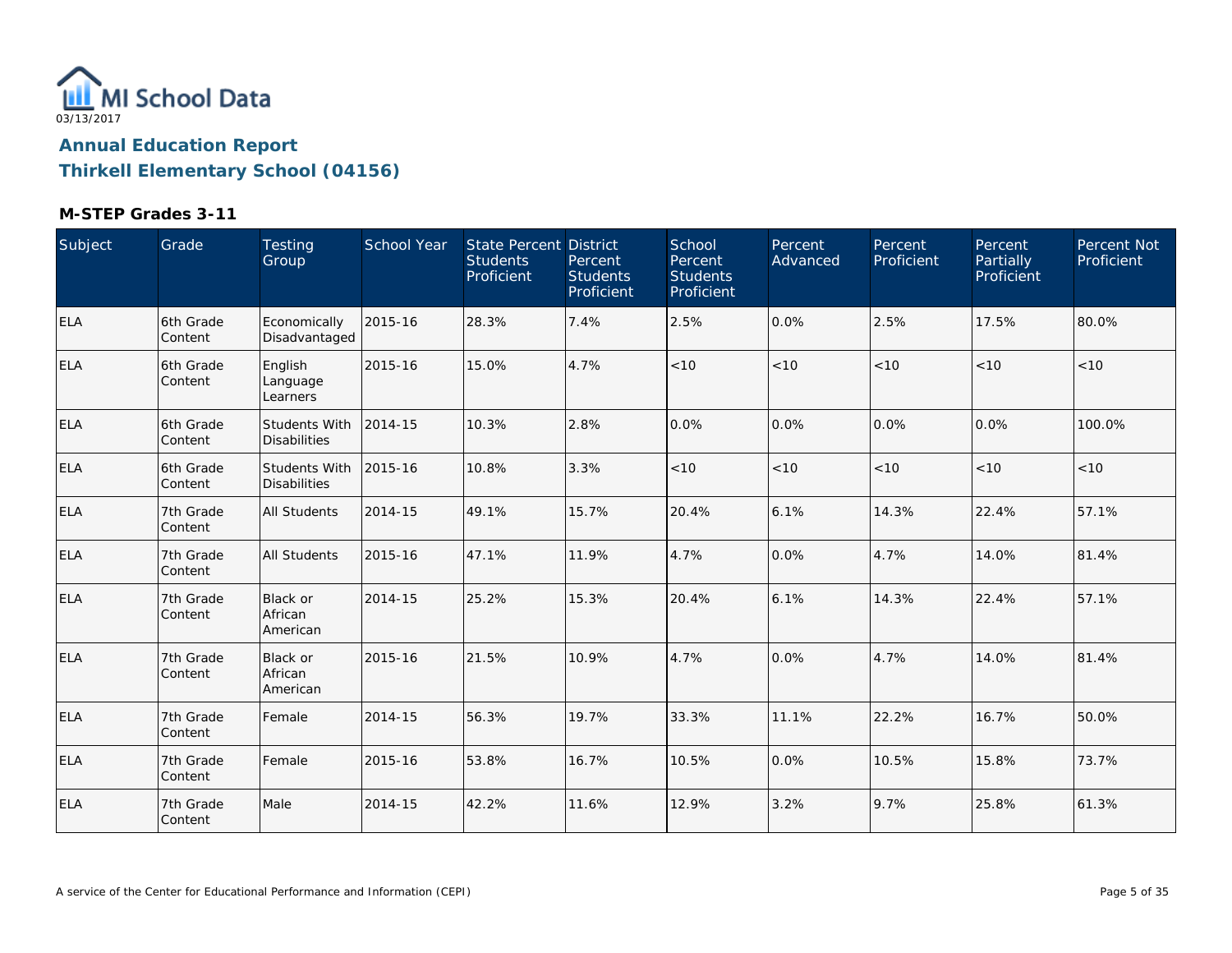

| Subject     | Grade                | Testing<br>Group                     | School Year | <b>State Percent District</b><br><b>Students</b><br>Proficient | Percent<br><b>Students</b><br>Proficient | School<br>Percent<br><b>Students</b><br>Proficient | Percent<br>Advanced | Percent<br>Proficient | Percent<br>Partially<br>Proficient | Percent Not<br>Proficient |
|-------------|----------------------|--------------------------------------|-------------|----------------------------------------------------------------|------------------------------------------|----------------------------------------------------|---------------------|-----------------------|------------------------------------|---------------------------|
| <b>ELA</b>  | 7th Grade<br>Content | Male                                 | 2015-16     | 40.6%                                                          | 7.3%                                     | 0.0%                                               | 0.0%                | 0.0%                  | 12.5%                              | 87.5%                     |
| ELA         | 7th Grade<br>Content | Economically<br>Disadvantaged        | 2014-15     | 33.2%                                                          | 13.5%                                    | 20.0%                                              | 5.0%                | 15.0%                 | 22.5%                              | 57.5%                     |
| <b>ELA</b>  | 7th Grade<br>Content | Economically<br>Disadvantaged        | 2015-16     | 30.7%                                                          | 10.8%                                    | 5.4%                                               | 0.0%                | 5.4%                  | 13.5%                              | 81.1%                     |
| ELA         | 7th Grade<br>Content | Students With<br><b>Disabilities</b> | 2014-15     | 10.9%                                                          | 3.4%                                     | $<10$                                              | $<10$               | < 10                  | < 10                               | < 10                      |
| ELA         | 7th Grade<br>Content | Students With<br><b>Disabilities</b> | 2015-16     | 11.1%                                                          | 2.5%                                     | $<10$                                              | < 10                | < 10                  | < 10                               | <10                       |
| <b>ELA</b>  | 8th Grade<br>Content | <b>All Students</b>                  | 2015-16     | 48.9%                                                          | 17.9%                                    | 21.1%                                              | 7.9%                | 13.2%                 | 21.1%                              | 57.9%                     |
| <b>ELA</b>  | 8th Grade<br>Content | Black or<br>African<br>American      | 2015-16     | 24.4%                                                          | 17.5%                                    | 21.1%                                              | 7.9%                | 13.2%                 | 21.1%                              | 57.9%                     |
| <b>ELA</b>  | 8th Grade<br>Content | Female                               | 2015-16     | 54.9%                                                          | 22.2%                                    | 23.1%                                              | 15.4%               | 7.7%                  | 15.4%                              | 61.5%                     |
| <b>ELA</b>  | 8th Grade<br>Content | Male                                 | 2015-16     | 43.0%                                                          | 13.4%                                    | 20.0%                                              | 4.0%                | 16.0%                 | 24.0%                              | 56.0%                     |
| <b>ELA</b>  | 8th Grade<br>Content | Economically<br>Disadvantaged        | 2015-16     | 32.5%                                                          | 16.4%                                    | 10.7%                                              | 7.1%                | 3.6%                  | 14.3%                              | 75.0%                     |
| Mathematics | 3rd Grade<br>Content | <b>All Students</b>                  | 2014-15     | 48.8%                                                          | 12.8%                                    | 1.3%                                               | 0.0%                | 1.3%                  | 13.3%                              | 85.3%                     |
| Mathematics | 3rd Grade<br>Content | All Students                         | 2015-16     | 45.2%                                                          | 10.4%                                    | 4.8%                                               | 0.0%                | 4.8%                  | 8.1%                               | 87.1%                     |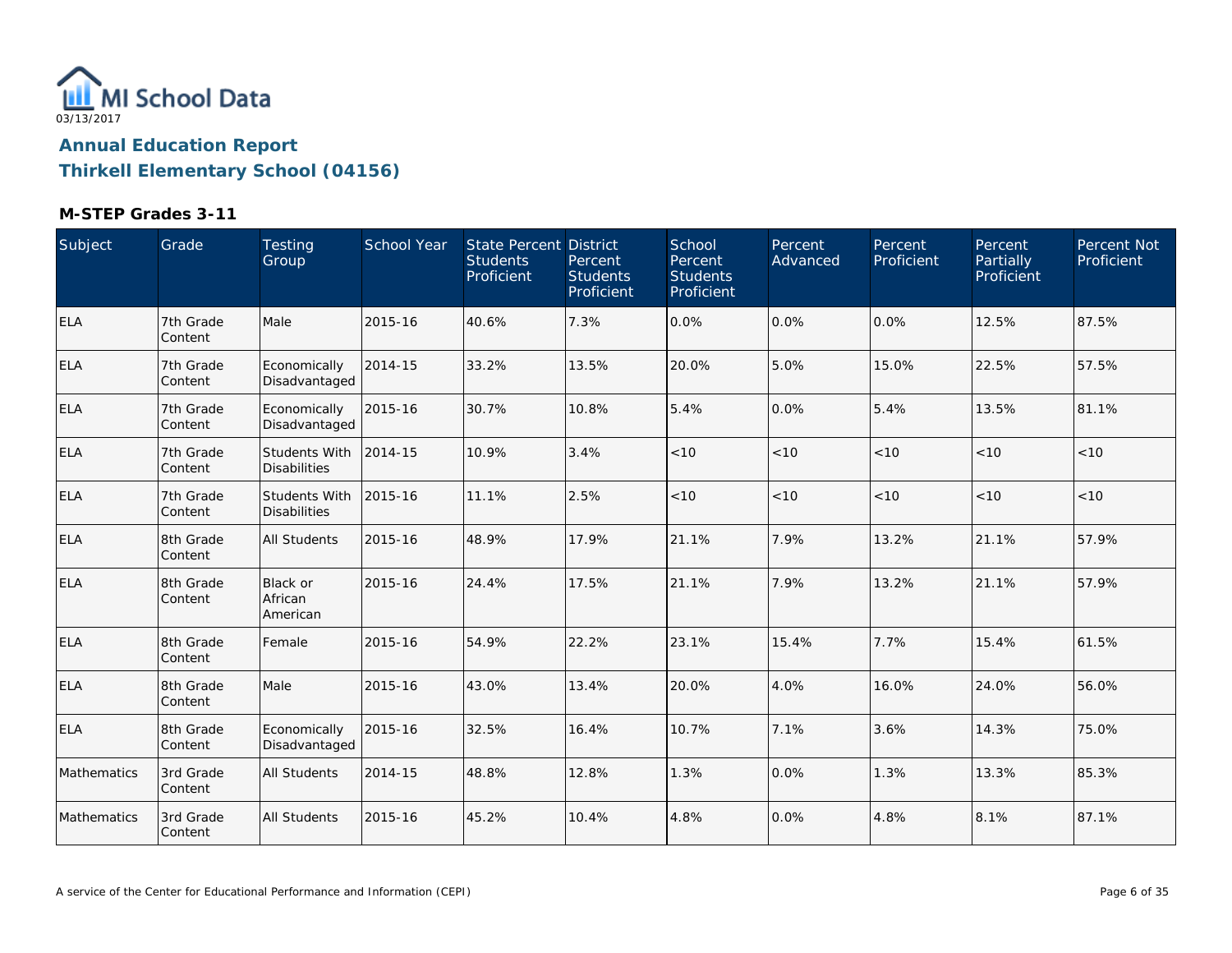

| Subject     | Grade                | Testing<br>Group                       | School Year | <b>State Percent District</b><br><b>Students</b><br>Proficient | Percent<br><b>Students</b><br>Proficient | School<br>Percent<br><b>Students</b><br>Proficient | Percent<br>Advanced | Percent<br>Proficient | Percent<br>Partially<br>Proficient | Percent Not<br>Proficient |
|-------------|----------------------|----------------------------------------|-------------|----------------------------------------------------------------|------------------------------------------|----------------------------------------------------|---------------------|-----------------------|------------------------------------|---------------------------|
| Mathematics | 3rd Grade<br>Content | Asian                                  | 2014-15     | 73.6%                                                          | 35.7%                                    | $<10$                                              | < 10                | < 10                  | < 10                               | < 10                      |
| Mathematics | 3rd Grade<br>Content | Asian                                  | 2015-16     | 73.1%                                                          | 29.5%                                    | $<10$                                              | < 10                | $<10$                 | < 10                               | < 10                      |
| Mathematics | 3rd Grade<br>Content | <b>Black or</b><br>African<br>American | 2014-15     | 20.3%                                                          | 11.5%                                    | 1.4%                                               | 0.0%                | 1.4%                  | 13.5%                              | 85.1%                     |
| Mathematics | 3rd Grade<br>Content | Black or<br>African<br>American        | 2015-16     | 17.9%                                                          | 9.2%                                     | 5.3%                                               | 0.0%                | 5.3%                  | 7.0%                               | 87.7%                     |
| Mathematics | 3rd Grade<br>Content | Hispanic of<br>Any Race                | 2015-16     | 31.6%                                                          | 13.9%                                    | < 10                                               | < 10                | < 10                  | < 10                               | < 10                      |
| Mathematics | 3rd Grade<br>Content | Two or More<br>Races                   | 2015-16     | 40.8%                                                          | 7.1%                                     | < 10                                               | < 10                | < 10                  | < 10                               | < 10                      |
| Mathematics | 3rd Grade<br>Content | Female                                 | 2014-15     | 48.1%                                                          | 12.9%                                    | 0.0%                                               | 0.0%                | 0.0%                  | 11.9%                              | 88.1%                     |
| Mathematics | 3rd Grade<br>Content | Female                                 | 2015-16     | 43.7%                                                          | 10.0%                                    | 4.2%                                               | 0.0%                | 4.2%                  | 4.2%                               | 91.7%                     |
| Mathematics | 3rd Grade<br>Content | Male                                   | 2014-15     | 49.5%                                                          | 12.7%                                    | 3.0%                                               | 0.0%                | 3.0%                  | 15.2%                              | 81.8%                     |
| Mathematics | 3rd Grade<br>Content | Male                                   | 2015-16     | 46.6%                                                          | 10.8%                                    | 5.3%                                               | 0.0%                | 5.3%                  | 10.5%                              | 84.2%                     |
| Mathematics | 3rd Grade<br>Content | Economically<br>Disadvantaged          | 2014-15     | 33.5%                                                          | 11.4%                                    | 1.4%                                               | 0.0%                | 1.4%                  | 13.0%                              | 85.5%                     |
| Mathematics | 3rd Grade<br>Content | Economically<br>Disadvantaged          | 2015-16     | 30.1%                                                          | 9.8%                                     | 3.9%                                               | 0.0%                | 3.9%                  | 5.9%                               | 90.2%                     |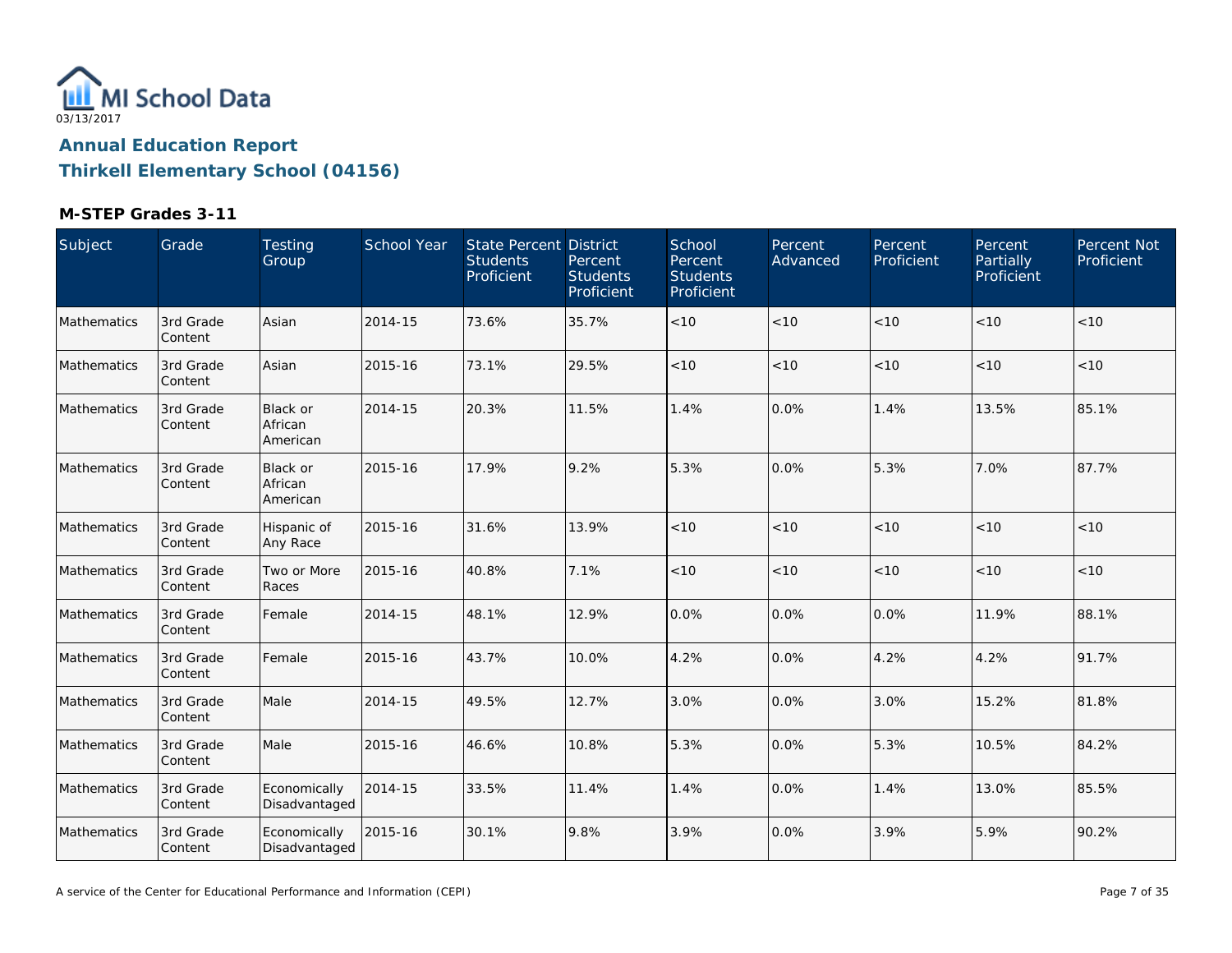

| Subject     | Grade                | Testing<br>Group                            | School Year | State Percent District<br><b>Students</b><br>Proficient | Percent<br><b>Students</b><br>Proficient | School<br>Percent<br><b>Students</b><br>Proficient | Percent<br>Advanced | Percent<br>Proficient | Percent<br>Partially<br>Proficient | Percent Not<br>Proficient |
|-------------|----------------------|---------------------------------------------|-------------|---------------------------------------------------------|------------------------------------------|----------------------------------------------------|---------------------|-----------------------|------------------------------------|---------------------------|
| Mathematics | 3rd Grade<br>Content | <b>Students With</b><br><b>Disabilities</b> | 2014-15     | 24.5%                                                   | 9.9%                                     | < 10                                               | < 10                | < 10                  | < 10                               | < 10                      |
| Mathematics | 3rd Grade<br>Content | Students With<br><b>Disabilities</b>        | 2015-16     | 21.4%                                                   | 7.1%                                     | 10.0%                                              | 0.0%                | 10.0%                 | 10.0%                              | 80.0%                     |
| Mathematics | 4th Grade<br>Content | All Students                                | 2014-15     | 41.4%                                                   | 7.6%                                     | 1.5%                                               | 0.0%                | 1.5%                  | 9.2%                               | 89.2%                     |
| Mathematics | 4th Grade<br>Content | <b>All Students</b>                         | 2015-16     | 44.0%                                                   | 7.2%                                     | 0.0%                                               | 0.0%                | 0.0%                  | 22.5%                              | 77.5%                     |
| Mathematics | 4th Grade<br>Content | Asian                                       | 2015-16     | 71.7%                                                   | 16.3%                                    | $<10$                                              | $<10$               | < 10                  | < 10                               | < 10                      |
| Mathematics | 4th Grade<br>Content | Black or<br>African<br>American             | 2014-15     | 13.2%                                                   | 6.2%                                     | 1.5%                                               | 0.0%                | 1.5%                  | 9.2%                               | 89.2%                     |
| Mathematics | 4th Grade<br>Content | Black or<br>African<br>American             | 2015-16     | 15.1%                                                   | 5.9%                                     | 0.0%                                               | 0.0%                | 0.0%                  | 22.8%                              | 77.2%                     |
| Mathematics | 4th Grade<br>Content | Female                                      | 2014-15     | 40.3%                                                   | 7.9%                                     | 3.1%                                               | 0.0%                | 3.1%                  | 12.5%                              | 84.4%                     |
| Mathematics | 4th Grade<br>Content | Female                                      | 2015-16     | 42.1%                                                   | 7.8%                                     | 0.0%                                               | 0.0%                | 0.0%                  | 17.8%                              | 82.2%                     |
| Mathematics | 4th Grade<br>Content | Male                                        | 2014-15     | 42.4%                                                   | 7.4%                                     | 0.0%                                               | 0.0%                | 0.0%                  | 6.1%                               | 93.9%                     |
| Mathematics | 4th Grade<br>Content | Male                                        | 2015-16     | 45.8%                                                   | 6.6%                                     | 0.0%                                               | 0.0%                | 0.0%                  | 28.6%                              | 71.4%                     |
| Mathematics | 4th Grade<br>Content | Economically<br>Disadvantaged               | 2014-15     | 25.4%                                                   | 6.9%                                     | 0.0%                                               | 0.0%                | 0.0%                  | 5.7%                               | 94.3%                     |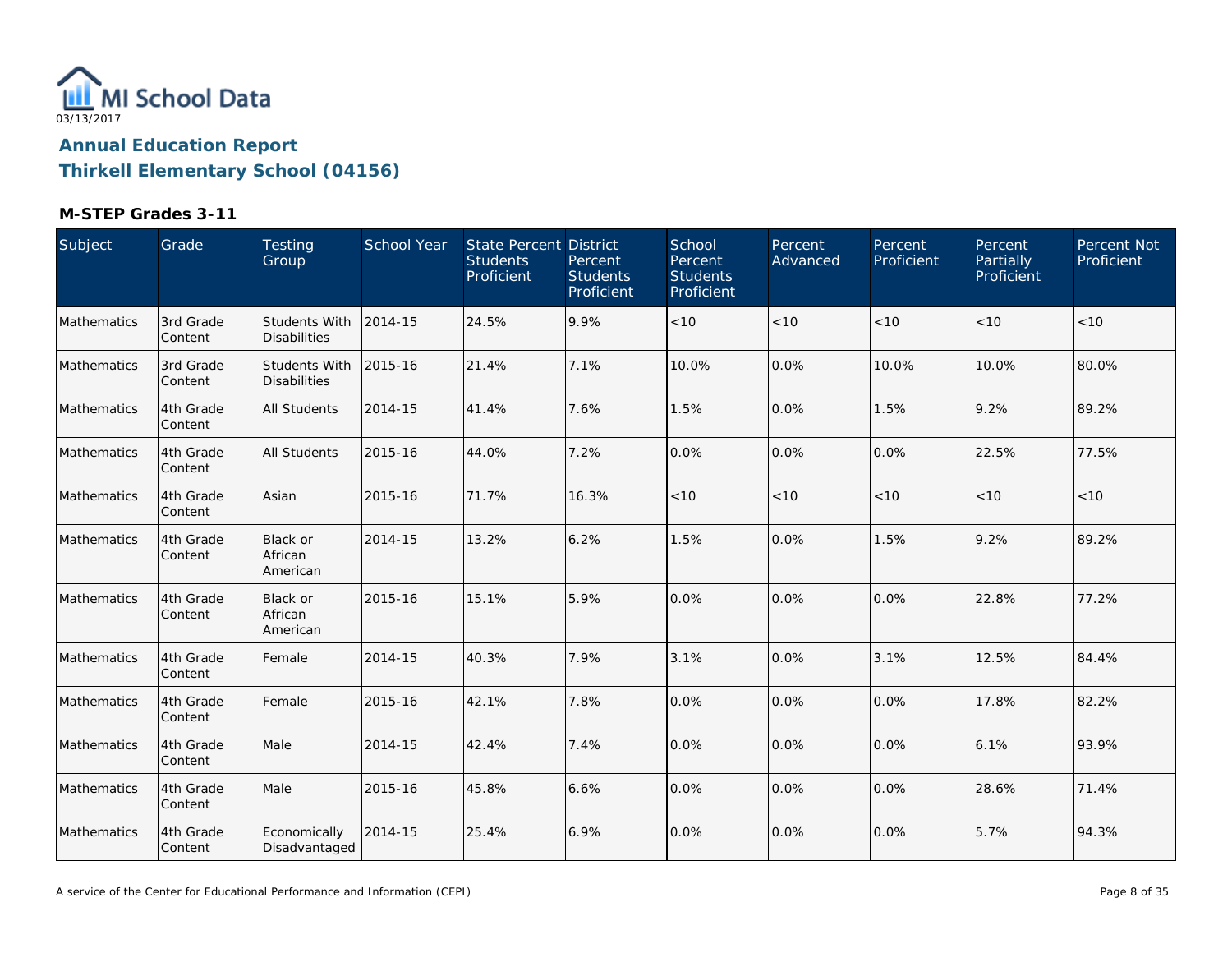

| Subject     | Grade                | Testing<br>Group                            | School Year | <b>State Percent District</b><br><b>Students</b><br>Proficient | Percent<br><b>Students</b><br>Proficient | School<br>Percent<br><b>Students</b><br>Proficient | Percent<br>Advanced | Percent<br>Proficient | Percent<br>Partially<br>Proficient | Percent Not<br>Proficient |
|-------------|----------------------|---------------------------------------------|-------------|----------------------------------------------------------------|------------------------------------------|----------------------------------------------------|---------------------|-----------------------|------------------------------------|---------------------------|
| Mathematics | 4th Grade<br>Content | Economically<br>Disadvantaged               | 2015-16     | 27.9%                                                          | 6.6%                                     | 0.0%                                               | 0.0%                | $0.0\%$               | 23.5%                              | 76.5%                     |
| Mathematics | 4th Grade<br>Content | English<br>Language<br>Learners             | 2014-15     | 22.1%                                                          | 9.4%                                     | < 10                                               | < 10                | < 10                  | < 10                               | < 10                      |
| Mathematics | 4th Grade<br>Content | Students With<br><b>Disabilities</b>        | 2014-15     | 17.2%                                                          | 3.7%                                     | < 10                                               | < 10                | < 10                  | < 10                               | < 10                      |
| Mathematics | 4th Grade<br>Content | <b>Students With</b><br><b>Disabilities</b> | 2015-16     | 19.2%                                                          | 3.7%                                     | $<10$                                              | < 10                | < 10                  | < 10                               | < 10                      |
| Mathematics | 5th Grade<br>Content | All Students                                | 2015-16     | 33.8%                                                          | 2.5%                                     | 8.6%                                               | 3.4%                | 5.2%                  | 13.8%                              | 77.6%                     |
| Mathematics | 5th Grade<br>Content | Black or<br>African<br>American             | 2015-16     | 8.2%                                                           | 2.1%                                     | 8.6%                                               | 3.4%                | 5.2%                  | 13.8%                              | 77.6%                     |
| Mathematics | 5th Grade<br>Content | Female                                      | 2015-16     | 31.7%                                                          | 2.2%                                     | 11.5%                                              | 7.7%                | 3.8%                  | 15.4%                              | 73.1%                     |
| Mathematics | 5th Grade<br>Content | Male                                        | 2015-16     | 35.8%                                                          | 2.8%                                     | 6.3%                                               | 0.0%                | 6.3%                  | 12.5%                              | 81.3%                     |
| Mathematics | 5th Grade<br>Content | Economically<br>Disadvantaged               | 2015-16     | 17.7%                                                          | 2.0%                                     | 6.5%                                               | 2.2%                | 4.3%                  | 13.0%                              | 80.4%                     |
| Mathematics | 5th Grade<br>Content | English<br>Language<br>Learners             | 2015-16     | 12.8%                                                          | 2.0%                                     | $<10$                                              | < 10                | < 10                  | < 10                               | < 10                      |
| Mathematics | 5th Grade<br>Content | <b>Students With</b><br><b>Disabilities</b> | 2015-16     | 10.2%                                                          | 1.1%                                     | < 10                                               | < 10                | < 10                  | < 10                               | < 10                      |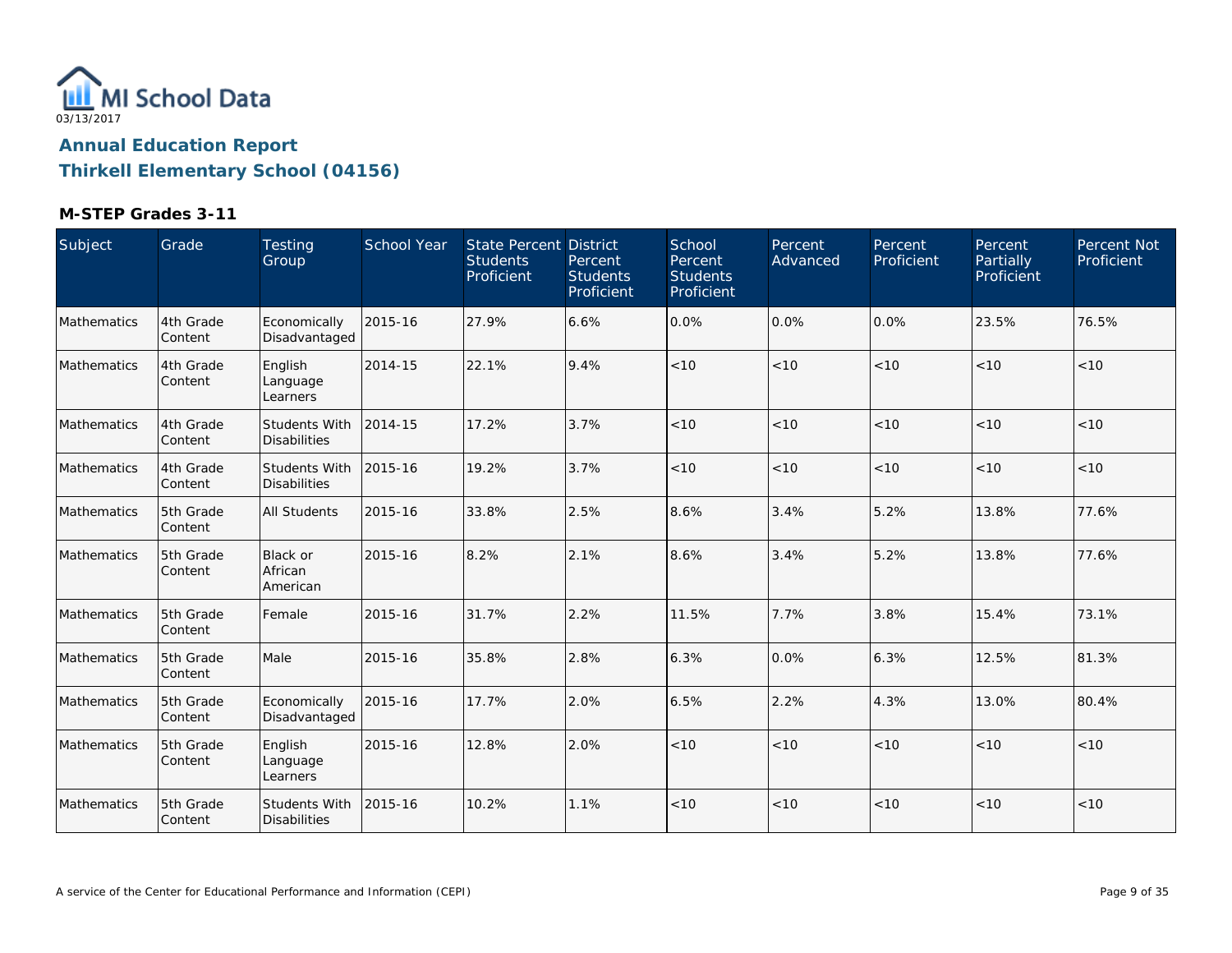

| Subject     | Grade                  | Testing<br>Group                       | School Year | <b>State Percent District</b><br><b>Students</b><br>Proficient | Percent<br><b>Students</b><br>Proficient | School<br>Percent<br><b>Students</b><br>Proficient | Percent<br>Advanced | Percent<br>Proficient | Percent<br>Partially<br>Proficient | Percent Not<br>Proficient |
|-------------|------------------------|----------------------------------------|-------------|----------------------------------------------------------------|------------------------------------------|----------------------------------------------------|---------------------|-----------------------|------------------------------------|---------------------------|
| Mathematics | 6th Grade<br>Content   | <b>All Students</b>                    | 2014-15     | 33.3%                                                          | 5.2%                                     | 1.8%                                               | 1.8%                | 0.0%                  | 17.9%                              | 80.4%                     |
| Mathematics | 6th Grade<br>Content   | <b>All Students</b>                    | 2015-16     | 32.8%                                                          | 3.9%                                     | 0.0%                                               | 0.0%                | 0.0%                  | 4.1%                               | 95.9%                     |
| Mathematics | l6th Grade<br>Content  | <b>Black or</b><br>African<br>American | 2014-15     | 9.4%                                                           | 3.9%                                     | 1.8%                                               | 1.8%                | 0.0%                  | 17.9%                              | 80.4%                     |
| Mathematics | 6th Grade<br>Content   | <b>Black or</b><br>African<br>American | 2015-16     | 8.2%                                                           | 3.1%                                     | 0.0%                                               | 0.0%                | 0.0%                  | 4.1%                               | 95.9%                     |
| Mathematics | l6th Grade<br>Content  | Female                                 | 2014-15     | 34.1%                                                          | 5.8%                                     | 4.8%                                               | 4.8%                | 0.0%                  | 14.3%                              | 81.0%                     |
| Mathematics | 6th Grade<br>Content   | Female                                 | 2015-16     | 31.4%                                                          | 3.1%                                     | 0.0%                                               | 0.0%                | 0.0%                  | 0.0%                               | 100.0%                    |
| Mathematics | 6th Grade<br>Content   | Male                                   | 2014-15     | 32.5%                                                          | 4.5%                                     | 0.0%                                               | 0.0%                | 0.0%                  | 20.0%                              | 80.0%                     |
| Mathematics | 6th Grade<br>Content   | Male                                   | 2015-16     | 34.1%                                                          | 4.6%                                     | 0.0%                                               | 0.0%                | 0.0%                  | 8.7%                               | 91.3%                     |
| Mathematics | l6th Grade<br> Content | Economically<br>Disadvantaged          | 2014-15     | 17.6%                                                          | 4.3%                                     | 0.0%                                               | 0.0%                | 0.0%                  | 18.0%                              | 82.0%                     |
| Mathematics | 6th Grade<br>Content   | Economically<br>Disadvantaged          | 2015-16     | 16.8%                                                          | 3.3%                                     | 0.0%                                               | 0.0%                | 0.0%                  | 5.3%                               | 94.7%                     |
| Mathematics | 6th Grade<br>Content   | English<br>Language<br>Learners        | 2015-16     | 10.7%                                                          | 3.0%                                     | < 10                                               | < 10                | < 10                  | < 10                               | < 10                      |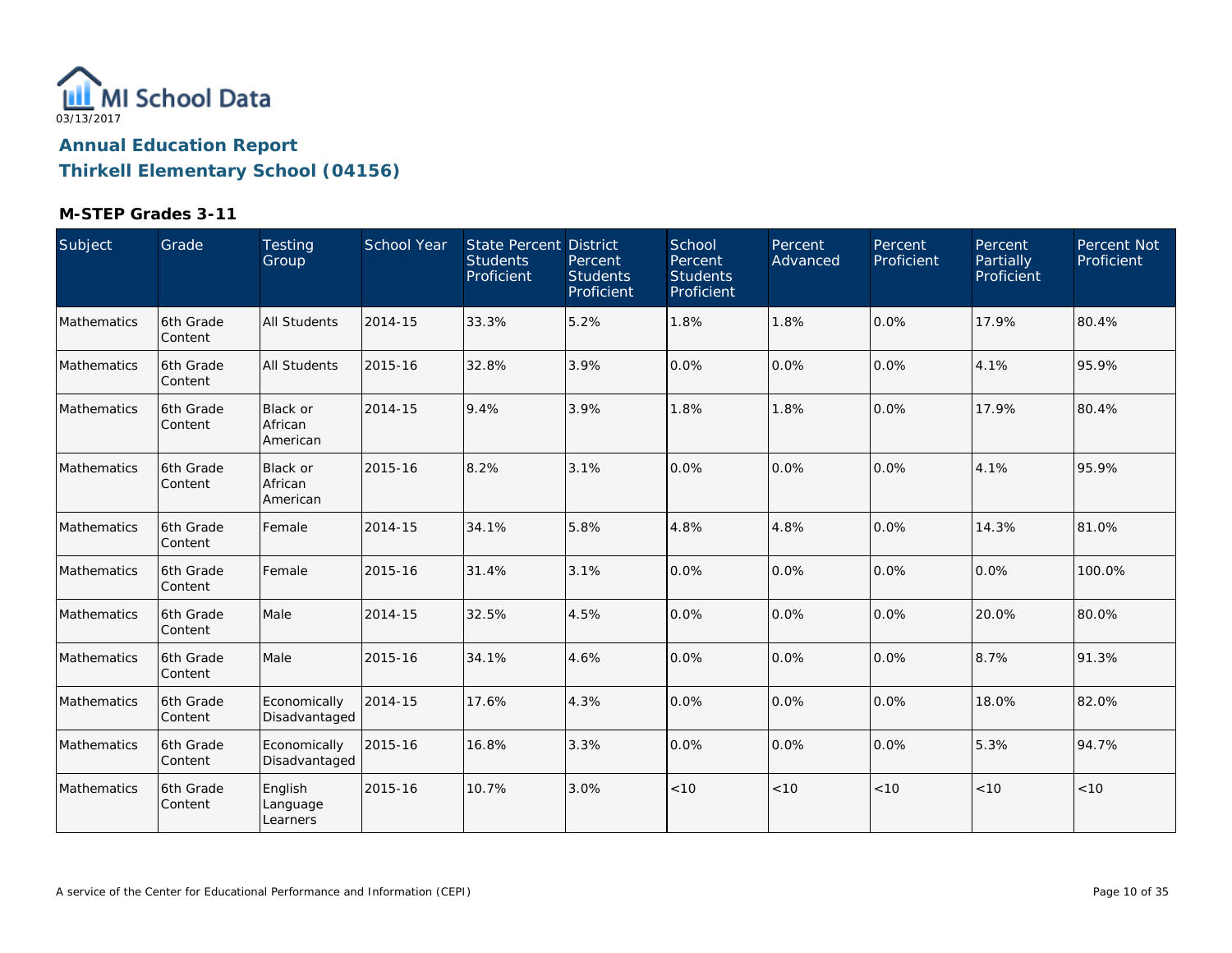

| Subject     | Grade                | Testing<br>Group                     | <b>School Year</b> | <b>State Percent District</b><br><b>Students</b><br>Proficient | Percent<br><b>Students</b><br>Proficient | School<br>Percent<br><b>Students</b><br>Proficient | Percent<br>Advanced | Percent<br>Proficient | Percent<br>Partially<br>Proficient | Percent Not<br>Proficient |
|-------------|----------------------|--------------------------------------|--------------------|----------------------------------------------------------------|------------------------------------------|----------------------------------------------------|---------------------|-----------------------|------------------------------------|---------------------------|
| Mathematics | 6th Grade<br>Content | Students With<br><b>Disabilities</b> | 2014-15            | 7.8%                                                           | 1.4%                                     | 0.0%                                               | 0.0%                | 0.0%                  | 0.0%                               | 100.0%                    |
| Mathematics | 6th Grade<br>Content | Students With<br><b>Disabilities</b> | 2015-16            | 7.2%                                                           | 1.3%                                     | < 10                                               | $<10$               | < 10                  | < 10                               | < 10                      |
| Mathematics | 7th Grade<br>Content | All Students                         | 2014-15            | 33.3%                                                          | 6.3%                                     | 7.0%                                               | 2.3%                | 4.7%                  | 23.3%                              | 69.8%                     |
| Mathematics | 7th Grade<br>Content | <b>All Students</b>                  | 2015-16            | 35.3%                                                          | 5.1%                                     | 0.0%                                               | 0.0%                | $0.0\%$               | 15.8%                              | 84.2%                     |
| Mathematics | 7th Grade<br>Content | Black or<br>African<br>American      | 2014-15            | 10.6%                                                          | 5.7%                                     | 7.0%                                               | 2.3%                | 4.7%                  | 23.3%                              | 69.8%                     |
| Mathematics | 7th Grade<br>Content | Black or<br>African<br>American      | 2015-16            | 10.4%                                                          | 3.8%                                     | 0.0%                                               | 0.0%                | 0.0%                  | 15.8%                              | 84.2%                     |
| Mathematics | 7th Grade<br>Content | Female                               | 2014-15            | 33.0%                                                          | 6.8%                                     | 6.7%                                               | 0.0%                | 6.7%                  | 33.3%                              | 60.0%                     |
| Mathematics | 7th Grade<br>Content | Female                               | 2015-16            | 34.5%                                                          | 5.0%                                     | 0.0%                                               | 0.0%                | 0.0%                  | 20.0%                              | 80.0%                     |
| Mathematics | 7th Grade<br>Content | Male                                 | 2014-15            | 33.5%                                                          | 5.9%                                     | 7.1%                                               | 3.6%                | 3.6%                  | 17.9%                              | 75.0%                     |
| Mathematics | 7th Grade<br>Content | Male                                 | 2015-16            | 36.1%                                                          | 5.3%                                     | 0.0%                                               | 0.0%                | 0.0%                  | 13.0%                              | 87.0%                     |
| Mathematics | 7th Grade<br>Content | Economically<br>Disadvantaged        | 2014-15            | 17.8%                                                          | 5.1%                                     | 5.7%                                               | 2.9%                | 2.9%                  | 22.9%                              | 71.4%                     |
| Mathematics | 7th Grade<br>Content | Economically<br>Disadvantaged        | 2015-16            | 18.7%                                                          | 4.7%                                     | 0.0%                                               | 0.0%                | 0.0%                  | 15.2%                              | 84.8%                     |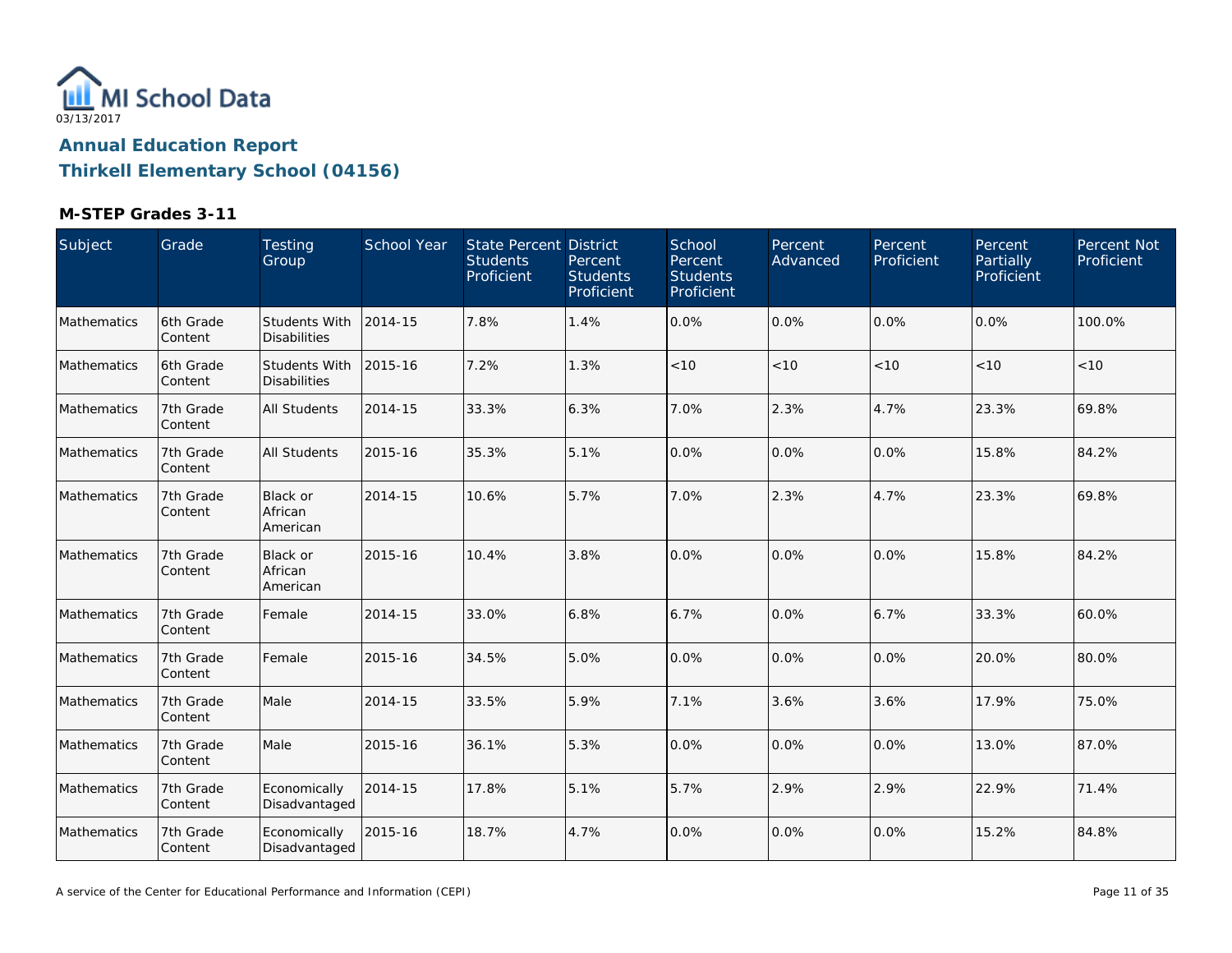

| Subject            | Grade                 | Testing<br>Group                     | <b>School Year</b> | State Percent District<br><b>Students</b><br>Proficient | Percent<br><b>Students</b><br>Proficient | School<br>Percent<br><b>Students</b><br>Proficient | Percent<br>Advanced | Percent<br>Proficient | Percent<br>Partially<br>Proficient | Percent Not<br>Proficient |
|--------------------|-----------------------|--------------------------------------|--------------------|---------------------------------------------------------|------------------------------------------|----------------------------------------------------|---------------------|-----------------------|------------------------------------|---------------------------|
| Mathematics        | 7th Grade<br>Content  | Students With<br><b>Disabilities</b> | 2014-15            | 6.5%                                                    | 1.4%                                     | < 10                                               | < 10                | < 10                  | < 10                               | < 10                      |
| Mathematics        | 7th Grade<br>Content  | Students With<br><b>Disabilities</b> | 2015-16            | 7.7%                                                    | 1.3%                                     | < 10                                               | < 10                | < 10                  | < 10                               | < 10                      |
| Mathematics        | 8th Grade<br>Content  | <b>All Students</b>                  | 2015-16            | 32.7%                                                   | 6.8%                                     | 13.9%                                              | 11.1%               | 2.8%                  | 13.9%                              | 72.2%                     |
| <b>Mathematics</b> | 8th Grade<br>Content  | Black or<br>African<br>American      | 2015-16            | 9.9%                                                    | 5.7%                                     | 13.9%                                              | 11.1%               | 2.8%                  | 13.9%                              | 72.2%                     |
| <b>Mathematics</b> | 18th Grade<br>Content | Female                               | 2015-16            | 34.1%                                                   | 7.4%                                     | 16.7%                                              | 16.7%               | 0.0%                  | 16.7%                              | 66.7%                     |
| Mathematics        | 8th Grade<br>Content  | Male                                 | 2015-16            | 31.4%                                                   | 6.2%                                     | 12.5%                                              | 8.3%                | 4.2%                  | 12.5%                              | 75.0%                     |
| Mathematics        | 8th Grade<br>Content  | Economically<br>Disadvantaged        | 2015-16            | 16.7%                                                   | 6.3%                                     | 11.1%                                              | 7.4%                | 3.7%                  | 14.8%                              | 74.1%                     |
| Science            | 4th Grade<br>Content  | All Students                         | 2014-15            | 12.4%                                                   | 1.4%                                     | 3.2%                                               | 0.0%                | 3.2%                  | 6.3%                               | 90.5%                     |
| Science            | 4th Grade<br>Content  | <b>All Students</b>                  | 2015-16            | 14.7%                                                   | 1.8%                                     | 0.0%                                               | 0.0%                | 0.0%                  | 2.6%                               | 97.4%                     |
| Science            | 4th Grade<br>Content  | Asian                                | 2015-16            | 28.4%                                                   | 6.8%                                     | < 10                                               | < 10                | < 10                  | < 10                               | < 10                      |
| Science            | 4th Grade<br>Content  | Black or<br>African<br>American      | 2014-15            | 2.0%                                                    | 1.0%                                     | 3.2%                                               | 0.0%                | 3.2%                  | 6.3%                               | 90.5%                     |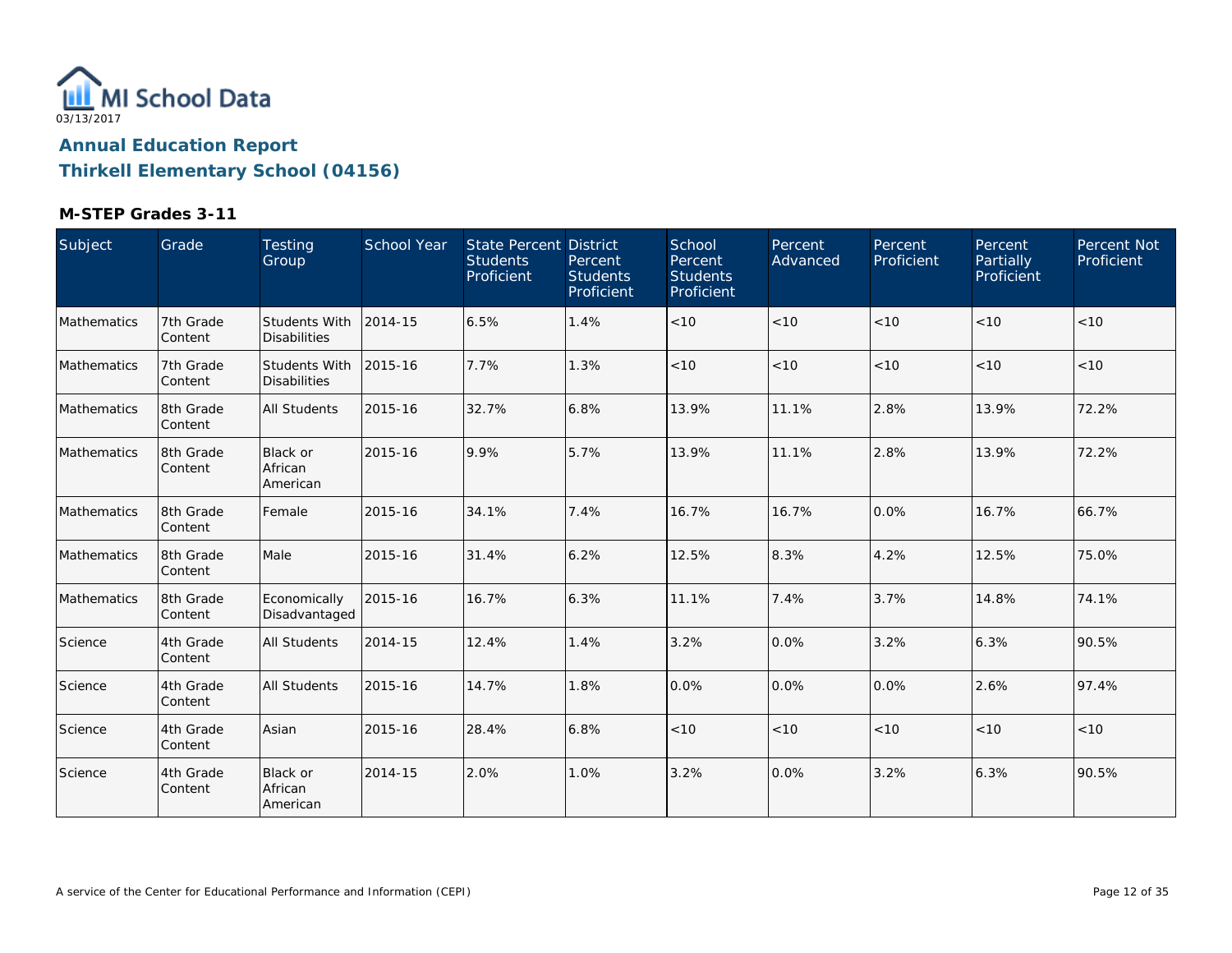

| Subject | Grade                | Testing<br>Group                            | School Year | <b>State Percent District</b><br><b>Students</b><br>Proficient | Percent<br><b>Students</b><br>Proficient | School<br>Percent<br><b>Students</b><br>Proficient | Percent<br>Advanced | Percent<br>Proficient | Percent<br>Partially<br>Proficient | Percent Not<br>Proficient |
|---------|----------------------|---------------------------------------------|-------------|----------------------------------------------------------------|------------------------------------------|----------------------------------------------------|---------------------|-----------------------|------------------------------------|---------------------------|
| Science | 4th Grade<br>Content | Black or<br>African<br>American             | 2015-16     | 2.4%                                                           | 1.8%                                     | 0.0%                                               | 0.0%                | 0.0%                  | 2.6%                               | 97.4%                     |
| Science | 4th Grade<br>Content | Female                                      | 2014-15     | 10.4%                                                          | 1.0%                                     | 3.1%                                               | 0.0%                | 3.1%                  | 6.3%                               | 90.6%                     |
| Science | 4th Grade<br>Content | Female                                      | 2015-16     | 13.0%                                                          | 1.8%                                     | 0.0%                                               | 0.0%                | 0.0%                  | 2.3%                               | 97.7%                     |
| Science | 4th Grade<br>Content | Male                                        | 2014-15     | 14.3%                                                          | 1.8%                                     | 3.2%                                               | 0.0%                | 3.2%                  | 6.5%                               | 90.3%                     |
| Science | 4th Grade<br>Content | Male                                        | 2015-16     | 16.4%                                                          | 1.8%                                     | 0.0%                                               | 0.0%                | 0.0%                  | 2.9%                               | 97.1%                     |
| Science | 4th Grade<br>Content | Economically<br>Disadvantaged               | 2014-15     | 5.5%                                                           | 1.3%                                     | 3.9%                                               | 0.0%                | 3.9%                  | 3.9%                               | 92.2%                     |
| Science | 4th Grade<br>Content | Economically<br>Disadvantaged               | 2015-16     | 6.6%                                                           | 1.8%                                     | 0.0%                                               | 0.0%                | 0.0%                  | 3.0%                               | 97.0%                     |
| Science | 4th Grade<br>Content | English<br>Language<br>Learners             | 2014-15     | 2.2%                                                           | 0.8%                                     | $<10$                                              | $<10$               | < 10                  | < 10                               | < 10                      |
| Science | 4th Grade<br>Content | Students With<br><b>Disabilities</b>        | 2014-15     | 4.6%                                                           | 0.5%                                     | < 10                                               | < 10                | < 10                  | < 10                               | < 10                      |
| Science | 4th Grade<br>Content | <b>Students With</b><br><b>Disabilities</b> | 2015-16     | 5.3%                                                           | 0.7%                                     | $<10$                                              | < 10                | < 10                  | < 10                               | < 10                      |
| Science | 7th Grade<br>Content | <b>All Students</b>                         | 2014-15     | 22.7%                                                          | 2.7%                                     | 6.5%                                               | 4.3%                | 2.2%                  | 8.7%                               | 84.8%                     |
| Science | 7th Grade<br>Content | All Students                                | 2015-16     | 23.9%                                                          | 2.9%                                     | 0.0%                                               | 0.0%                | 0.0%                  | 0.0%                               | 100.0%                    |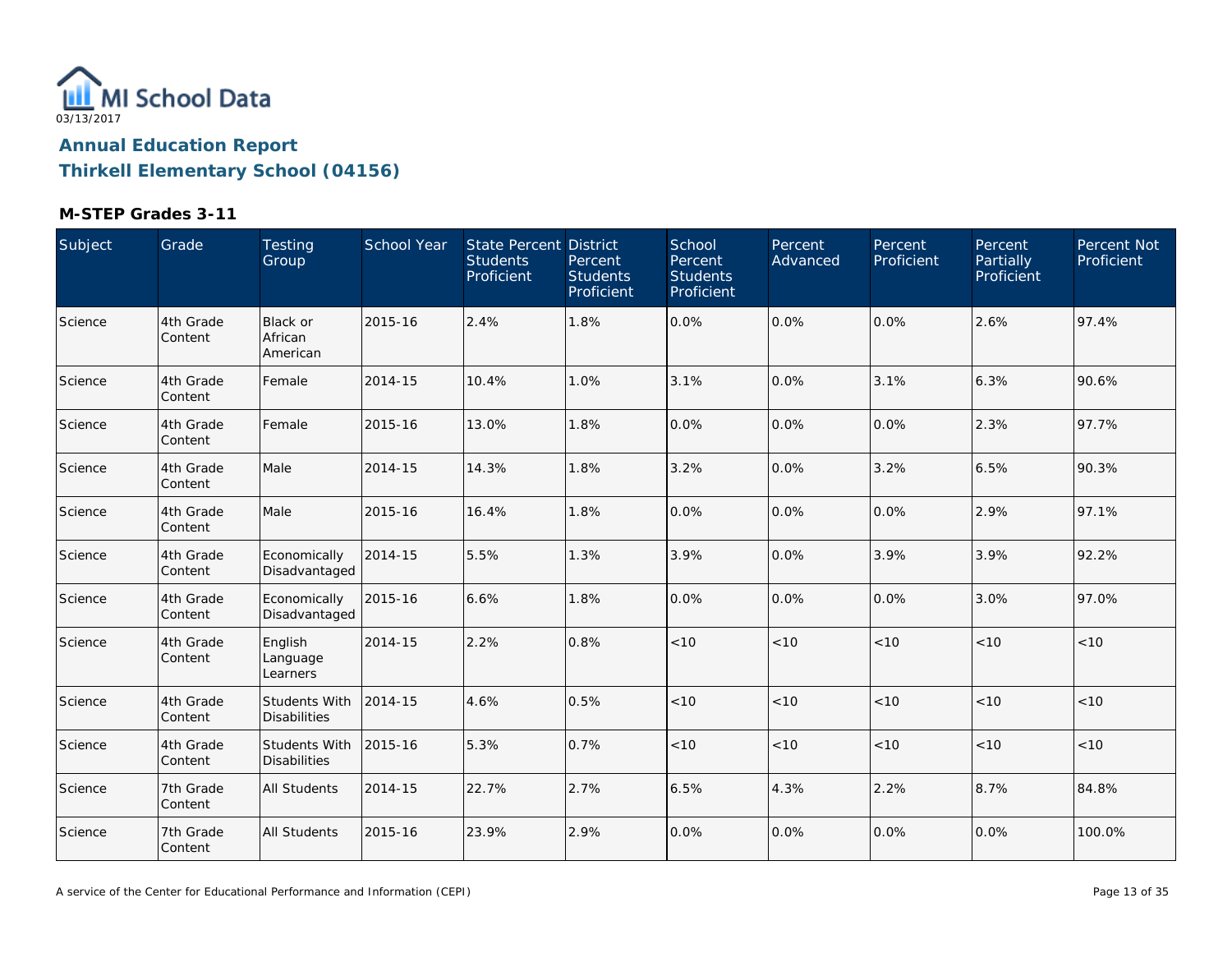

| Subject        | Grade                | Testing<br>Group                       | <b>School Year</b> | <b>State Percent District</b><br><b>Students</b><br>Proficient | Percent<br><b>Students</b><br>Proficient | School<br><b>Percent</b><br><b>Students</b><br>Proficient | Percent<br>Advanced | Percent<br>Proficient | Percent<br>Partially<br>Proficient | Percent Not<br>Proficient |
|----------------|----------------------|----------------------------------------|--------------------|----------------------------------------------------------------|------------------------------------------|-----------------------------------------------------------|---------------------|-----------------------|------------------------------------|---------------------------|
| Science        | 7th Grade<br>Content | Black or<br>African<br>American        | 2014-15            | 5.0%                                                           | 2.4%                                     | 6.5%                                                      | 4.3%                | 2.2%                  | 8.7%                               | 84.8%                     |
| Science        | 7th Grade<br>Content | <b>Black or</b><br>African<br>American | 2015-16            | 5.4%                                                           | 2.0%                                     | 0.0%                                                      | 0.0%                | 0.0%                  | 0.0%                               | 100.0%                    |
| Science        | 7th Grade<br>Content | Female                                 | 2014-15            | 20.8%                                                          | 1.9%                                     | 12.5%                                                     | 6.3%                | 6.3%                  | 12.5%                              | 75.0%                     |
| Science        | 7th Grade<br>Content | Female                                 | 2015-16            | 22.6%                                                          | 2.8%                                     | 0.0%                                                      | 0.0%                | 0.0%                  | 0.0%                               | 100.0%                    |
| Science        | 7th Grade<br>Content | Male                                   | 2014-15            | 24.6%                                                          | 3.6%                                     | 3.3%                                                      | 3.3%                | 0.0%                  | 6.7%                               | 90.0%                     |
| Science        | 7th Grade<br>Content | Male                                   | 2015-16            | 25.1%                                                          | 2.9%                                     | 0.0%                                                      | 0.0%                | 0.0%                  | 0.0%                               | 100.0%                    |
| Science        | 7th Grade<br>Content | Economically<br>Disadvantaged          | 2014-15            | 10.9%                                                          | 2.2%                                     | 5.4%                                                      | 2.7%                | 2.7%                  | 5.4%                               | 89.2%                     |
| Science        | 7th Grade<br>Content | Economically<br>Disadvantaged          | 2015-16            | 11.7%                                                          | 2.4%                                     | 0.0%                                                      | 0.0%                | 0.0%                  | 0.0%                               | 100.0%                    |
| Science        | 7th Grade<br>Content | Students With<br><b>Disabilities</b>   | 2014-15            | 4.7%                                                           | 0.7%                                     | < 10                                                      | < 10                | < 10                  | < 10                               | < 10                      |
| Science        | 7th Grade<br>Content | Students With<br><b>Disabilities</b>   | 2015-16            | 5.6%                                                           | 0.5%                                     | < 10                                                      | < 10                | < 10                  | < 10                               | < 10                      |
| Social Studies | 5th Grade<br>Content | <b>All Students</b>                    | 2015-16            | 18.9%                                                          | 2.8%                                     | 1.8%                                                      | 0.0%                | 1.8%                  | 35.7%                              | 62.5%                     |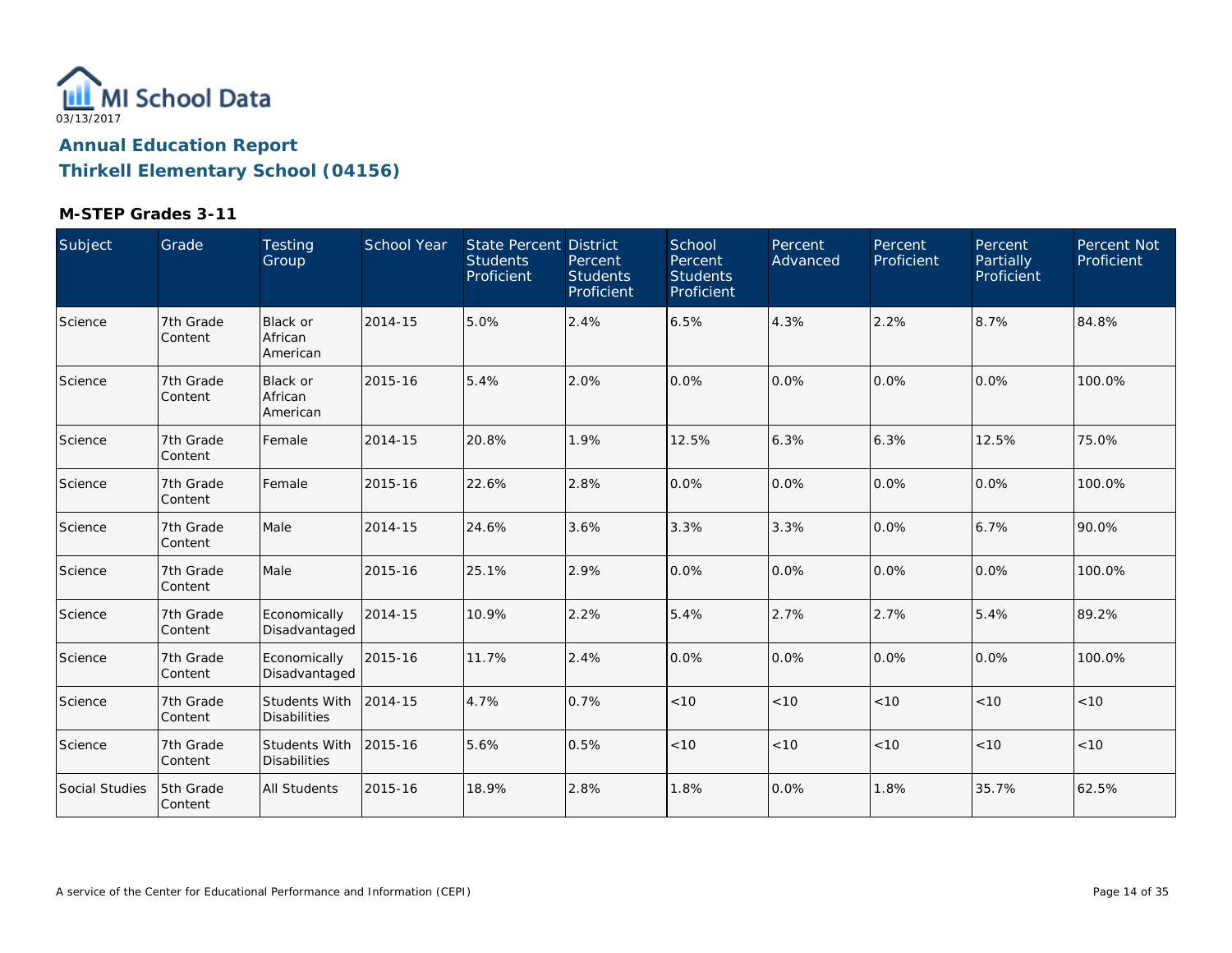

| Subject        | Grade                 | <b>Testing</b><br>Group                     | School Year | State Percent District<br><b>Students</b><br>Proficient | Percent<br><b>Students</b><br>Proficient | School<br>Percent<br><b>Students</b><br>Proficient | Percent<br>Advanced | Percent<br>Proficient | Percent<br><b>Partially</b><br>Proficient | Percent Not<br>Proficient |
|----------------|-----------------------|---------------------------------------------|-------------|---------------------------------------------------------|------------------------------------------|----------------------------------------------------|---------------------|-----------------------|-------------------------------------------|---------------------------|
| Social Studies | 5th Grade<br>Content  | Black or<br>African<br>American             | 2015-16     | 4.3%                                                    | 1.8%                                     | 1.8%                                               | 0.0%                | 1.8%                  | 35.7%                                     | 62.5%                     |
| Social Studies | 5th Grade<br> Content | Female                                      | 2015-16     | 16.7%                                                   | 2.8%                                     | 3.6%                                               | 0.0%                | 3.6%                  | 39.3%                                     | 57.1%                     |
| Social Studies | 5th Grade<br>Content  | Male                                        | 2015-16     | 21.0%                                                   | 2.8%                                     | 0.0%                                               | 0.0%                | 0.0%                  | 32.1%                                     | 67.9%                     |
| Social Studies | 5th Grade<br>Content  | Economically<br>Disadvantaged               | 2015-16     | 8.5%                                                    | 2.4%                                     | 0.0%                                               | 0.0%                | 0.0%                  | 34.1%                                     | 65.9%                     |
| Social Studies | 5th Grade<br>Content  | English<br>Language<br>Learners             | 2015-16     | 3.7%                                                    | 3.4%                                     | < 10                                               | < 10                | < 10                  | < 10                                      | < 10                      |
| Social Studies | 5th Grade<br>Content  | <b>Students With</b><br><b>Disabilities</b> | 2015-16     | 5.6%                                                    | 1.2%                                     | < 10                                               | < 10                | < 10                  | < 10                                      | < 10                      |
| Social Studies | 18th Grade<br>Content | <b>All Students</b>                         | 2015-16     | 29.3%                                                   | 6.8%                                     | 8.1%                                               | 0.0%                | 8.1%                  | 24.3%                                     | 67.6%                     |
| Social Studies | 8th Grade<br>Content  | Black or<br>African<br>American             | 2015-16     | 9.3%                                                    | 4.9%                                     | 8.1%                                               | 0.0%                | 8.1%                  | 24.3%                                     | 67.6%                     |
| Social Studies | 18th Grade<br>Content | Female                                      | 2015-16     | 26.0%                                                   | 6.1%                                     | 16.7%                                              | 0.0%                | 16.7%                 | 16.7%                                     | 66.7%                     |
| Social Studies | 8th Grade<br>Content  | Male                                        | 2015-16     | 32.6%                                                   | 7.5%                                     | 4.0%                                               | 0.0%                | 4.0%                  | 28.0%                                     | 68.0%                     |
| Social Studies | 8th Grade<br>Content  | Economically<br>Disadvantaged               | 2015-16     | 15.8%                                                   | 6.2%                                     | 7.1%                                               | 0.0%                | 7.1%                  | 17.9%                                     | 75.0%                     |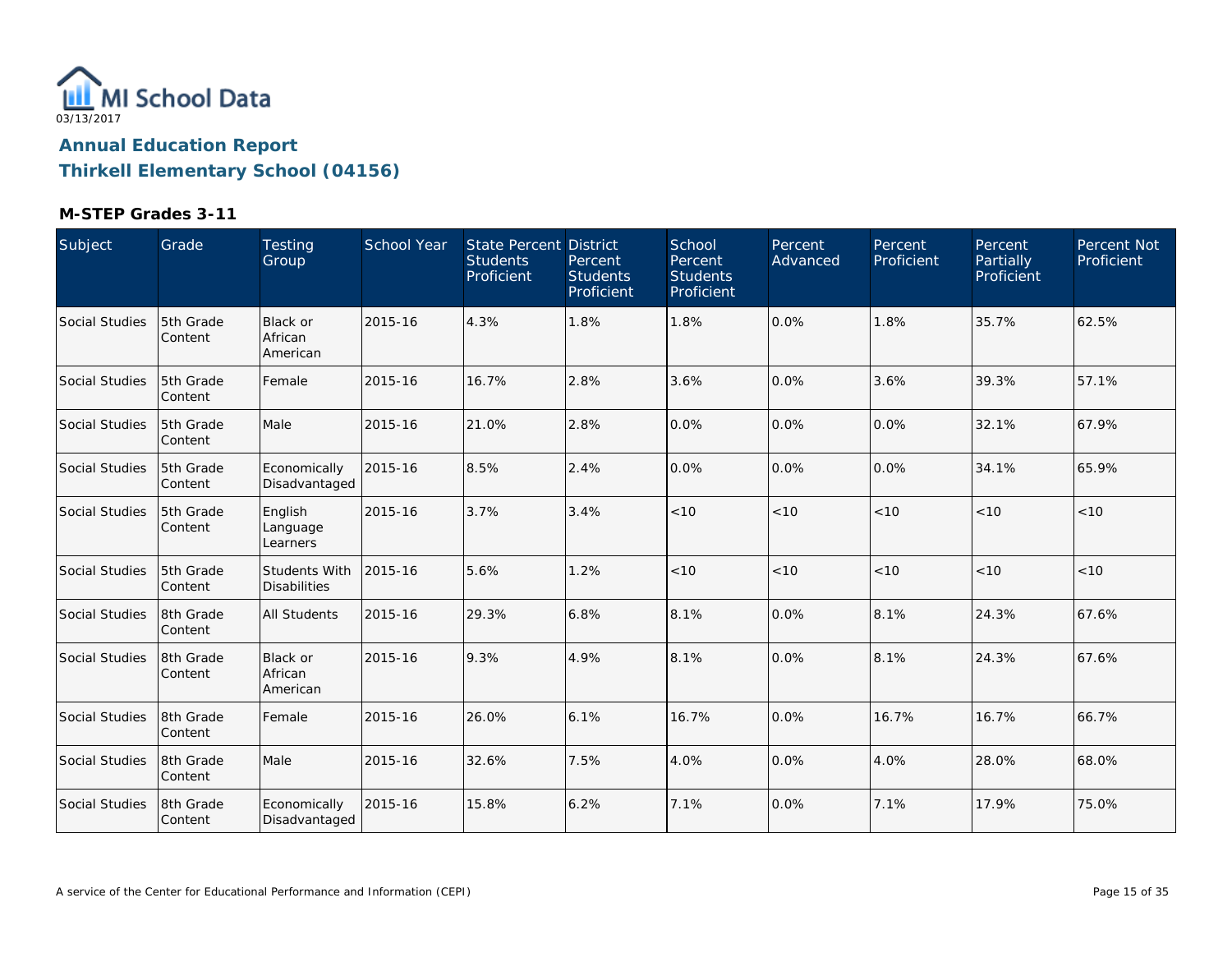

**SAT**

| Location<br><b>Name</b> | School Year | Subject | <b>Student</b><br>Group' | Mean SAT<br>Score | Benchmark ' | Met or<br>Exceeded | % Met or<br>Exceeded | Did Not Meet 1% Did Not 1 | Meet | <b>Number</b><br>Assessed |
|-------------------------|-------------|---------|--------------------------|-------------------|-------------|--------------------|----------------------|---------------------------|------|---------------------------|
|-------------------------|-------------|---------|--------------------------|-------------------|-------------|--------------------|----------------------|---------------------------|------|---------------------------|

No Data to Display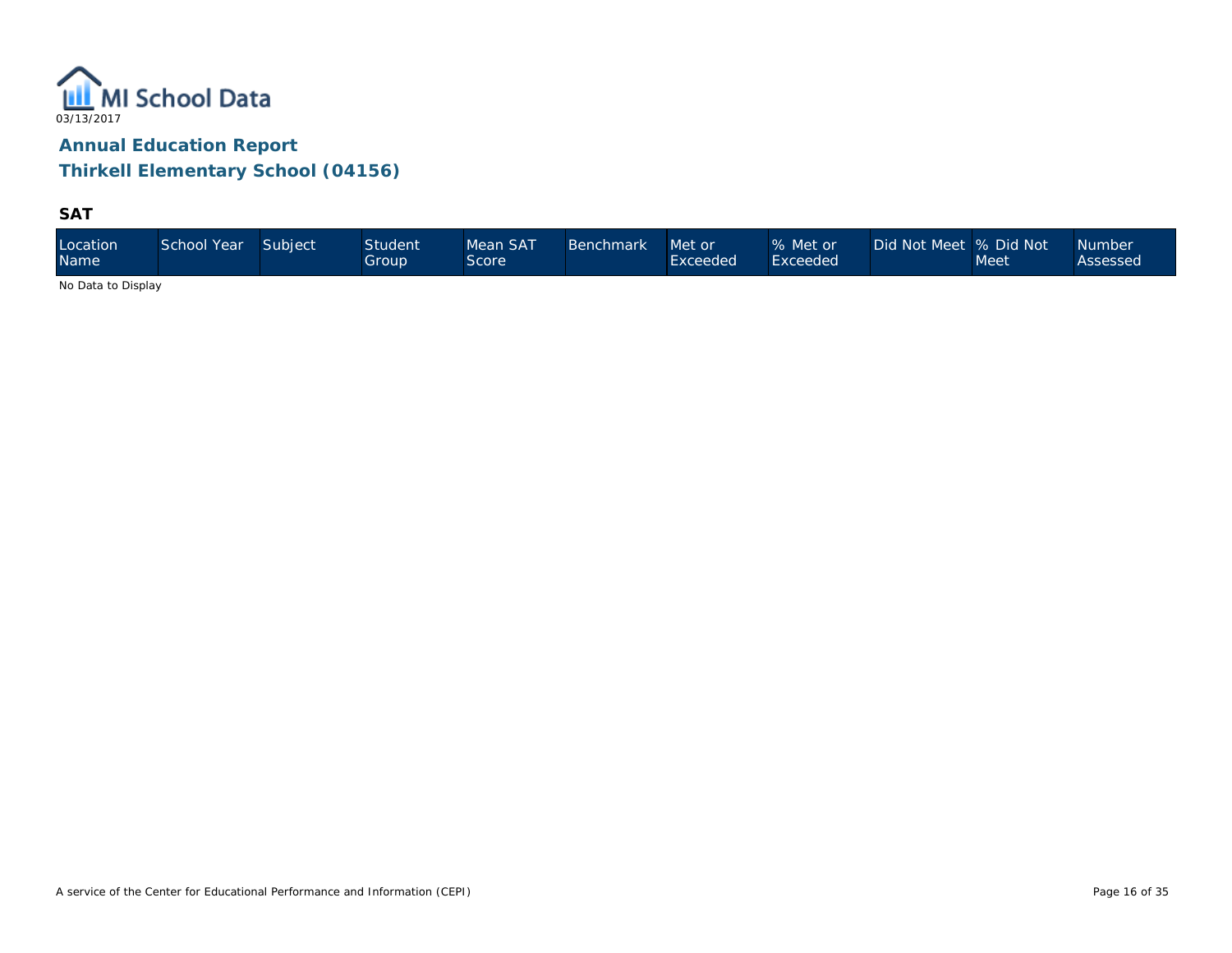

## **Annual Education Report**

## **Thirkell Elementary School (04156)**

## **MI-Access Functional Independence**

| <b>Subject</b> | Grade                | Testing Group School Year           |         | <b>State Percent</b><br><b>Students</b><br>Proficient | <b>District</b><br>Percent<br><b>Students</b><br>Proficient | School Percent Percent<br><b>Students</b><br>Proficient | Surpassed | Percent<br>Attained | Percent<br>Emerging |
|----------------|----------------------|-------------------------------------|---------|-------------------------------------------------------|-------------------------------------------------------------|---------------------------------------------------------|-----------|---------------------|---------------------|
| <b>ELA</b>     | 3rd Grade<br>Content | <b>All Students</b>                 | 2015-16 | 86.0%                                                 | 75.3%                                                       | $<10$                                                   | < 10      | < 10                | < 10                |
| Mathematics    | 3rd Grade<br>Content | <b>All Students</b>                 | 2015-16 | 64.9%                                                 | 37.7%                                                       | < 10                                                    | < 10      | < 10                | < 10                |
| <b>ELA</b>     | 3rd Grade<br>Content | <b>Black or African</b><br>American | 2015-16 | 82.2%                                                 | 77.8%                                                       | < 10                                                    | < 10      | < 10                | < 10                |
| Mathematics    | 3rd Grade<br>Content | <b>Black or African</b><br>American | 2015-16 | 59.7%                                                 | 38.8%                                                       | $<10$                                                   | < 10      | < 10                | < 10                |
| <b>ELA</b>     | 3rd Grade<br>Content | Two or More<br>Races                | 2015-16 | 91.1%                                                 | < 10                                                        | < 10                                                    | < 10      | < 10                | < 10                |
| Mathematics    | 3rd Grade<br>Content | Two or More<br>Races                | 2015-16 | 65.3%                                                 | < 10                                                        | $<10$                                                   | < 10      | < 10                | < 10                |
| <b>ELA</b>     | 3rd Grade<br>Content | Female                              | 2015-16 | 85.4%                                                 | 63.6%                                                       | < 10                                                    | < 10      | < 10                | < 10                |
| Mathematics    | 3rd Grade<br>Content | Female                              | 2015-16 | 61.4%                                                 | 34.3%                                                       | < 10                                                    | < 10      | < 10                | < 10                |
| <b>ELA</b>     | 3rd Grade<br>Content | Male                                | 2015-16 | 86.2%                                                 | 85.0%                                                       | $<10$                                                   | < 10      | < 10                | < 10                |
| Mathematics    | 3rd Grade<br>Content | Male                                | 2015-16 | 66.6%                                                 | 40.5%                                                       | $<10$                                                   | < 10      | < 10                | < 10                |
| <b>ELA</b>     | 3rd Grade<br>Content | Economically<br>Disadvantaged       | 2015-16 | 85.6%                                                 | 79.4%                                                       | $<10$                                                   | < 10      | < 10                | < 10                |
| Mathematics    | 3rd Grade<br>Content | Economically<br>Disadvantaged       | 2015-16 | 65.3%                                                 | 42.4%                                                       | < 10                                                    | < 10      | < 10                | < 10                |
| <b>ELA</b>     | 5th Grade<br>Content | <b>All Students</b>                 | 2015-16 | 80.4%                                                 | 63.9%                                                       | $<10$                                                   | < 10      | < 10                | < 10                |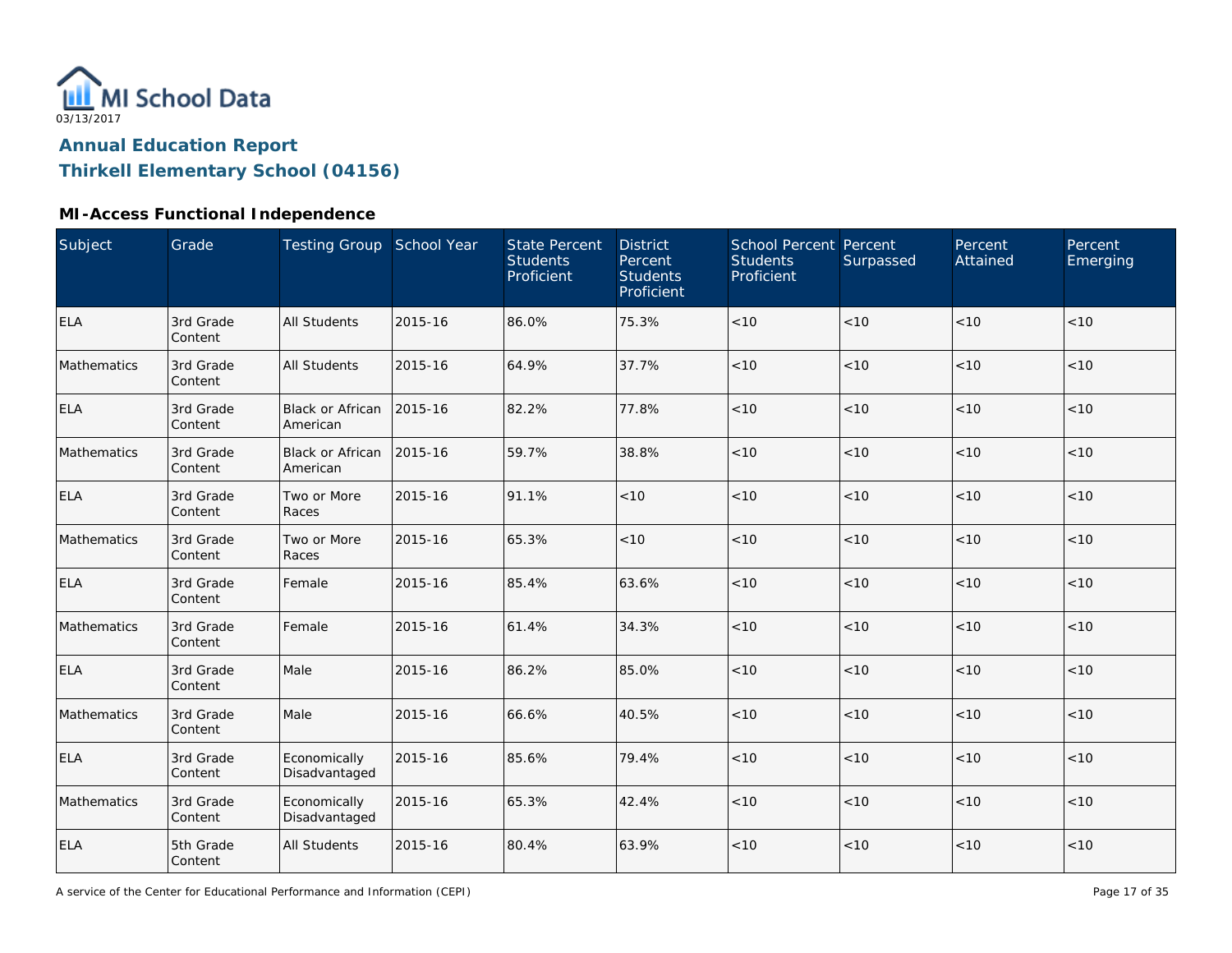

## **Annual Education Report**

## **Thirkell Elementary School (04156)**

## **MI-Access Functional Independence**

| Subject               | Grade                | Testing Group School Year     |         | <b>State Percent</b><br><b>Students</b><br>Proficient | <b>District</b><br>Percent<br><b>Students</b><br>Proficient | School Percent Percent<br><b>Students</b><br>Proficient | Surpassed | Percent<br>Attained | Percent<br>Emerging |
|-----------------------|----------------------|-------------------------------|---------|-------------------------------------------------------|-------------------------------------------------------------|---------------------------------------------------------|-----------|---------------------|---------------------|
| Mathematics           | 5th Grade<br>Content | <b>All Students</b>           | 2015-16 | 59.5%                                                 | 30.1%                                                       | < 10                                                    | <10       | < 10                | < 10                |
| <b>Social Studies</b> | 5th Grade<br>Content | <b>All Students</b>           | 2015-16 | 37.3%                                                 | 23.0%                                                       | < 10                                                    | < 10      | < 10                | < 10                |
| <b>ELA</b>            | 5th Grade<br>Content | Black or African<br>American  | 2015-16 | 72.7%                                                 | 64.3%                                                       | < 10                                                    | < 10      | < 10                | < 10                |
| Mathematics           | 5th Grade<br>Content | Black or African<br>American  | 2015-16 | 48.8%                                                 | 30.2%                                                       | < 10                                                    | < 10      | < 10                | < 10                |
| <b>Social Studies</b> | 5th Grade<br>Content | Black or African<br>American  | 2015-16 | 28.2%                                                 | 21.8%                                                       | < 10                                                    | < 10      | < 10                | < 10                |
| <b>ELA</b>            | 5th Grade<br>Content | Male                          | 2015-16 | 80.1%                                                 | 60.8%                                                       | < 10                                                    | < 10      | < 10                | < 10                |
| Mathematics           | 5th Grade<br>Content | Male                          | 2015-16 | 62.9%                                                 | 30.2%                                                       | < 10                                                    | < 10      | < 10                | < 10                |
| <b>Social Studies</b> | 5th Grade<br>Content | Male                          | 2015-16 | 39.1%                                                 | 17.3%                                                       | < 10                                                    | < 10      | < 10                | < 10                |
| <b>ELA</b>            | 5th Grade<br>Content | Economically<br>Disadvantaged | 2015-16 | 82.1%                                                 | 64.4%                                                       | < 10                                                    | < 10      | < 10                | < 10                |
| Mathematics           | 5th Grade<br>Content | Economically<br>Disadvantaged | 2015-16 | 60.3%                                                 | 33.3%                                                       | < 10                                                    | < 10      | < 10                | < 10                |
| <b>Social Studies</b> | 5th Grade<br>Content | Economically<br>Disadvantaged | 2015-16 | 38.0%                                                 | 24.0%                                                       | < 10                                                    | < 10      | < 10                | < 10                |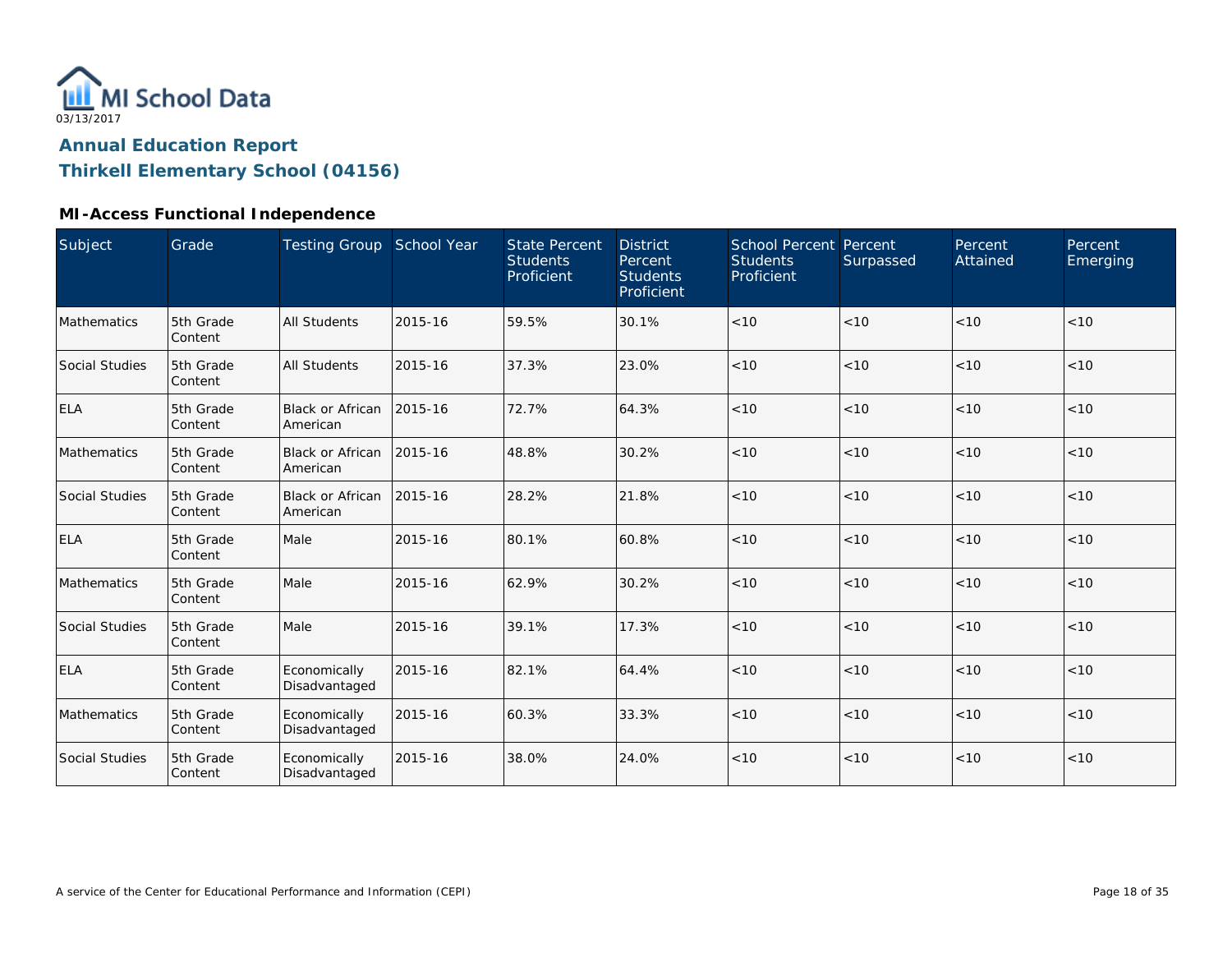

#### **MI-Access Supported Independence**

No Data to Display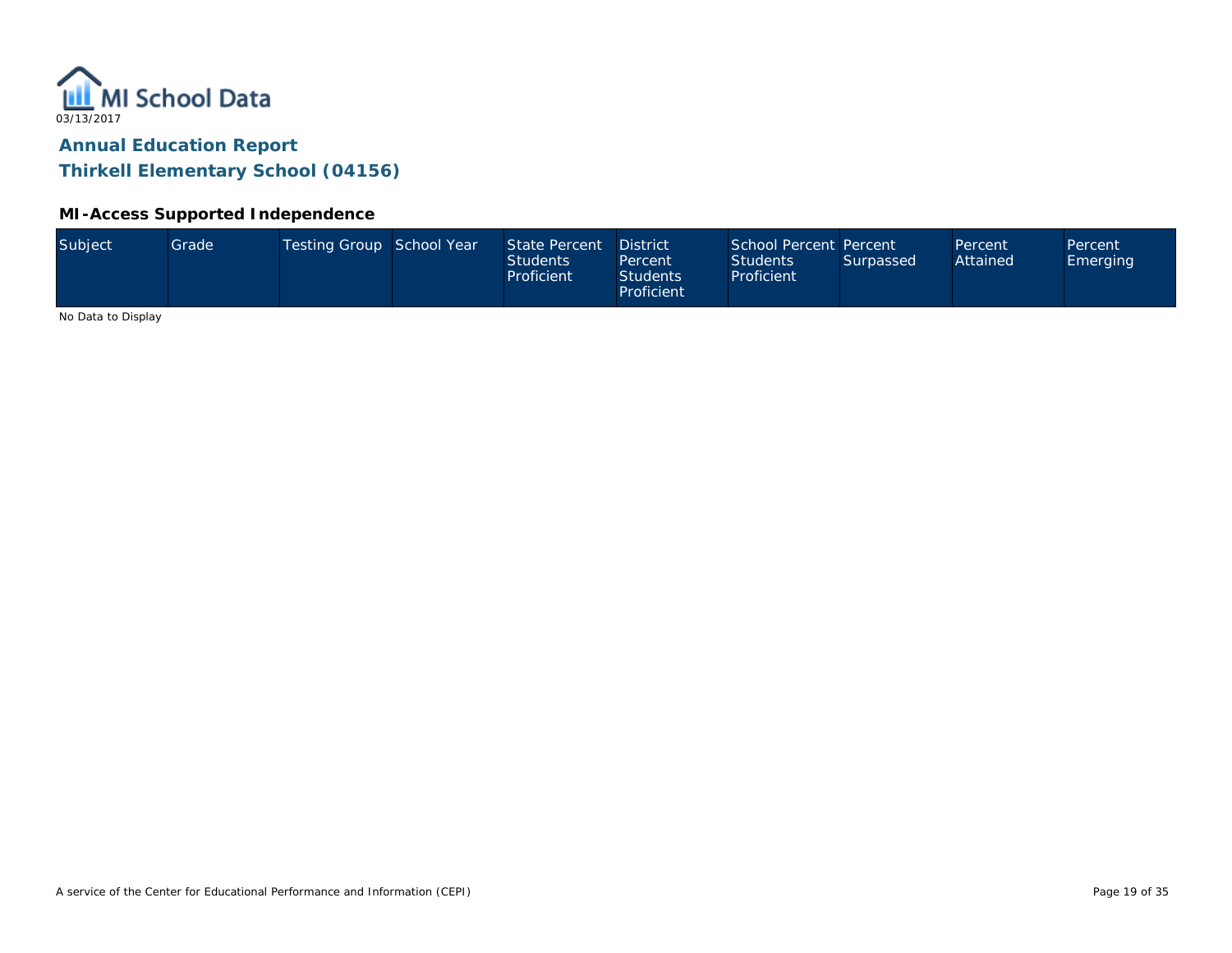

#### **MI-Access Participation**

| Subject<br>Testing Group School Year<br>School Percent Percent<br>State Percent<br>Grade<br><b>District</b><br>Percent<br>Percent<br>Attained<br><b>Students</b><br><b>Students</b><br>Surpassed<br><b>Emerging</b><br>Percent<br>Proficient<br><b>Students</b><br>Proficient<br>Proficient |  |
|---------------------------------------------------------------------------------------------------------------------------------------------------------------------------------------------------------------------------------------------------------------------------------------------|--|
|---------------------------------------------------------------------------------------------------------------------------------------------------------------------------------------------------------------------------------------------------------------------------------------------|--|

No Data to Display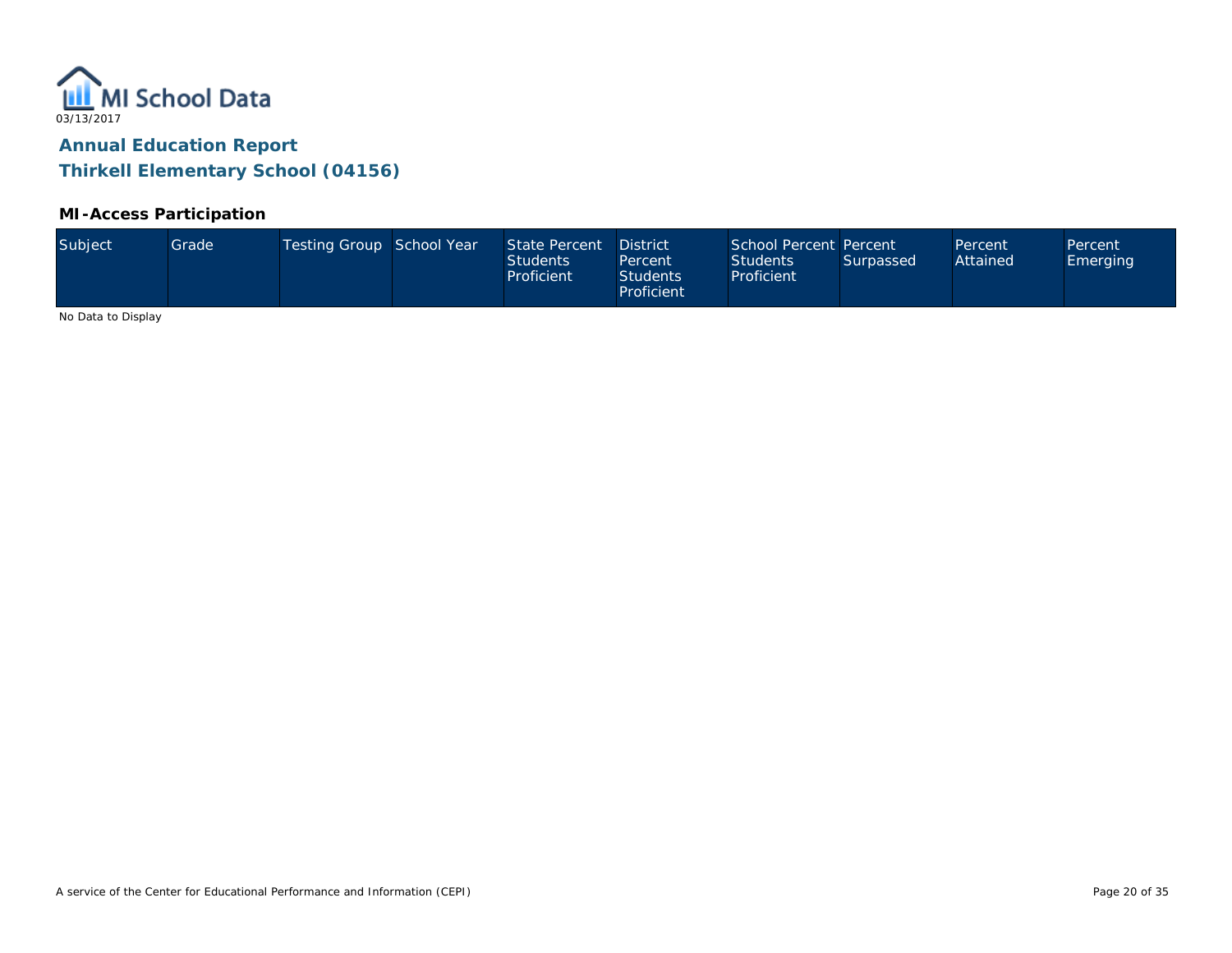

#### **Accountability Details Subject Data**

| Testing<br>Group                                | Subject            | <b>State Tested</b><br>Total | <b>State Percent</b><br>Proficient | <b>District</b><br><b>Tested Total</b> | <b>District</b><br>Percent<br>Proficient* | <b>School Tested School</b><br>Total | Percent<br>Proficient** |
|-------------------------------------------------|--------------------|------------------------------|------------------------------------|----------------------------------------|-------------------------------------------|--------------------------------------|-------------------------|
| <b>All Students</b>                             | <b>ELA</b>         | 98.7%                        | 69.6%                              | 96.0%                                  | 34.9%                                     | 93.9%                                | 22.4%                   |
| All Students                                    | Mathematics        | 98.6%                        | 62.1%                              | 95.4%                                  | 28.2%                                     | 88.3%                                | 14.8%                   |
| All Students                                    | Science            | 98.1%                        | 50.0%                              | 94.5%                                  | 16.7%                                     | 93.8%                                | 1.9%                    |
| <b>All Students</b>                             | Social Studies     | 98.1%                        | 59.3%                              | 94.0%                                  | 26.2%                                     | 85.6%                                | 9.9%                    |
| Bottom 30%                                      | <b>ELA</b>         | N/A                          | 25.1%                              | N/A                                    | 0.8%                                      | N/A                                  | 0.0%                    |
| Bottom 30%                                      | Mathematics        | N/A                          | 19.0%                              | N/A                                    | 1.2%                                      | N/A                                  | 0.0%                    |
| Bottom 30%                                      | Science            | N/A                          | 9.8%                               | N/A                                    | 0.0%                                      | N/A                                  | 0.0%                    |
| Bottom 30%                                      | Social Studies     | N/A                          | 13.3%                              | N/A                                    | 0.0%                                      | N/A                                  | <30                     |
| American<br>Indian or<br>Alaska Native          | <b>ELA</b>         | 98.4%                        | 63.4%                              | 91.7%                                  | 43.9%                                     | N/A                                  | N/A                     |
| American<br>Indian or<br>Alaska Native          | <b>Mathematics</b> | 98.4%                        | 55.9%                              | 95.8%                                  | 32.6%                                     | N/A                                  | N/A                     |
| American<br>Indian or<br>Alaska Native          | Science            | 98.0%                        | 46.3%                              | <30                                    | <30                                       | N/A                                  | N/A                     |
| American<br>Indian or<br>Alaska Native          | Social Studies     | 97.3%                        | 54.5%                              | <30                                    | <30                                       | N/A                                  | N/A                     |
| Asian                                           | <b>ELA</b>         | 99.3%                        | 84.3%                              | 96.8%                                  | 62.6%                                     | < 30                                 | < 30                    |
| Asian                                           | <b>Mathematics</b> | 99.4%                        | 83.7%                              | 98.3%                                  | 59.5%                                     | <30                                  | <30                     |
| Asian                                           | Science            | 99.3%                        | 65.5%                              | 98.9%                                  | 48.0%                                     | <30                                  | N/A                     |
| Asian                                           | Social Studies     | 99.3%                        | 76.0%                              | 98.4%                                  | 66.7%                                     | N/A                                  | N/A                     |
| Black or African ELA<br>American                |                    | 97.7%                        | 46.9%                              | 95.7%                                  | 33.4%                                     | 94.0%                                | 22.4%                   |
| <b>Black or African Mathematics</b><br>American |                    | 97.4%                        | 37.3%                              | 95.0%                                  | 26.2%                                     | 88.3%                                | 15.1%                   |
| Black or African Science<br>American            |                    | 96.5%                        | 23.9%                              | 94.1%                                  | 15.3%                                     | 93.7%                                | 1.9%                    |
| Black or African Social Studies<br>American     |                    | 96.6%                        | 33.6%                              | 93.6%                                  | 24.1%                                     | 85.6%                                | 9.9%                    |
| Hispanic of Any ELA<br>Race                     |                    | 98.8%                        | 60.8%                              | 97.8%                                  | 39.1%                                     | <30                                  | <30                     |
| Hispanic of Any<br>Race                         | Mathematics        | 98.8%                        | 51.1%                              | 97.2%                                  | 34.0%                                     | $<30\,$                              | $<30$                   |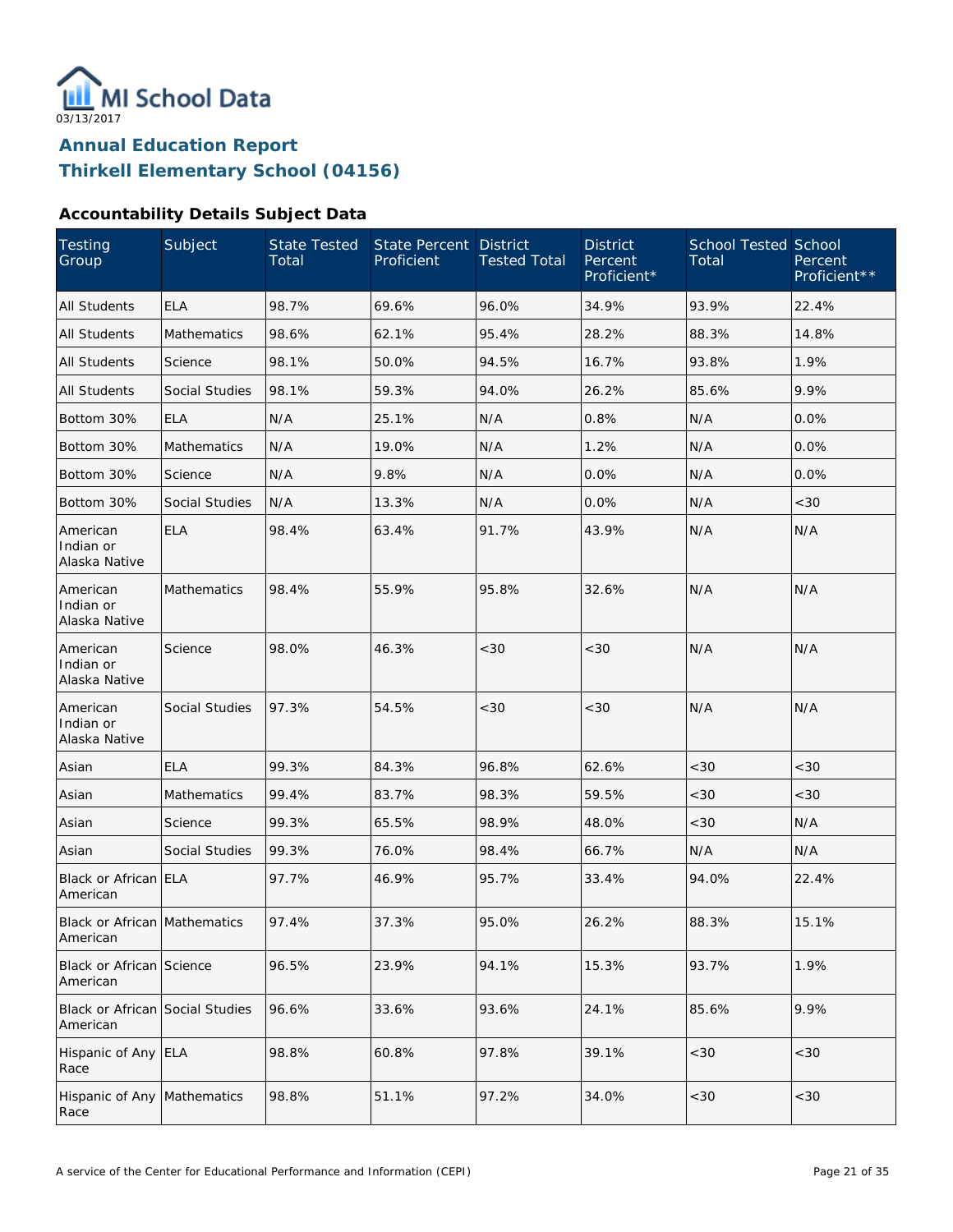

### **Accountability Details Subject Data**

| <b>Testing</b><br>Group                            | Subject        | <b>State Tested</b><br>Total | State Percent<br>Proficient | <b>District</b><br><b>Tested Total</b> | <b>District</b><br>Percent<br>Proficient* | <b>School Tested School</b><br>Total | Percent<br>Proficient** |
|----------------------------------------------------|----------------|------------------------------|-----------------------------|----------------------------------------|-------------------------------------------|--------------------------------------|-------------------------|
| Hispanic of Any Science<br>Race                    |                | 98.1%                        | 36.7%                       | 96.0%                                  | 19.3%                                     | N/A                                  | N/A                     |
| Hispanic of Any Social Studies<br>Race             |                | 98.0%                        | 47.7%                       | 96.0%                                  | 31.3%                                     | N/A                                  | N/A                     |
| Native<br>Hawaiian or<br>Other Pacific<br>Islander | <b>ELA</b>     | 99.5%                        | 72.4%                       | <30                                    | <30                                       | N/A                                  | N/A                     |
| Native<br>Hawaiian or<br>Other Pacific<br>Islander | Mathematics    | 99.7%                        | 65.9%                       | < 30                                   | < 30                                      | N/A                                  | N/A                     |
| Native<br>Hawaiian or<br>Other Pacific<br>Islander | Science        | 99.7%                        | 59.6%                       | <30                                    | < 30                                      | N/A                                  | N/A                     |
| Native<br>Hawaiian or<br>Other Pacific<br>Islander | Social Studies | 99.6%                        | 65.7%                       | <30                                    | < 30                                      | N/A                                  | N/A                     |
| Two or More<br>Races                               | <b>ELA</b>     | 98.9%                        | 67.8%                       | 100.0%                                 | 29.1%                                     | <30                                  | <30                     |
| Two or More<br>Races                               | Mathematics    | 98.7%                        | 59.2%                       | 95.1%                                  | 15.1%                                     | <30                                  | <30                     |
| Two or More<br>Races                               | Science        | 98.5%                        | 45.2%                       | <30                                    | <30                                       | N/A                                  | N/A                     |
| Two or More<br>Races                               | Social Studies | 98.5%                        | 57.3%                       | <30                                    | <30                                       | N/A                                  | N/A                     |
| White                                              | <b>ELA</b>     | 99.0%                        | 75.6%                       | 92.9%                                  | 37.0%                                     | N/A                                  | N/A                     |
| White                                              | Mathematics    | 98.9%                        | 68.4%                       | 95.5%                                  | 32.3%                                     | N/A                                  | N/A                     |
| White                                              | Science        | 98.6%                        | 57.1%                       | 93.3%                                  | 21.5%                                     | N/A                                  | N/A                     |
| White                                              | Social Studies | 98.5%                        | 65.8%                       | 92.5%                                  | 30.2%                                     | N/A                                  | N/A                     |
| Economically<br>Disadvantaged                      | <b>ELA</b>     | 98.3%                        | 56.8%                       | 96.0%                                  | 32.6%                                     | 93.8%                                | 20.5%                   |
| Economically<br>Disadvantaged                      | Mathematics    | 98.2%                        | 48.5%                       | 95.3%                                  | 26.6%                                     | 88.5%                                | 13.5%                   |
| Economically<br>Disadvantaged                      | Science        | 97.5%                        | 35.0%                       | 94.4%                                  | 15.8%                                     | 93.6%                                | 2.2%                    |
| Economically<br>Disadvantaged                      | Social Studies | 97.5%                        | 43.9%                       | 94.1%                                  | 24.0%                                     | 86.1%                                | 7.1%                    |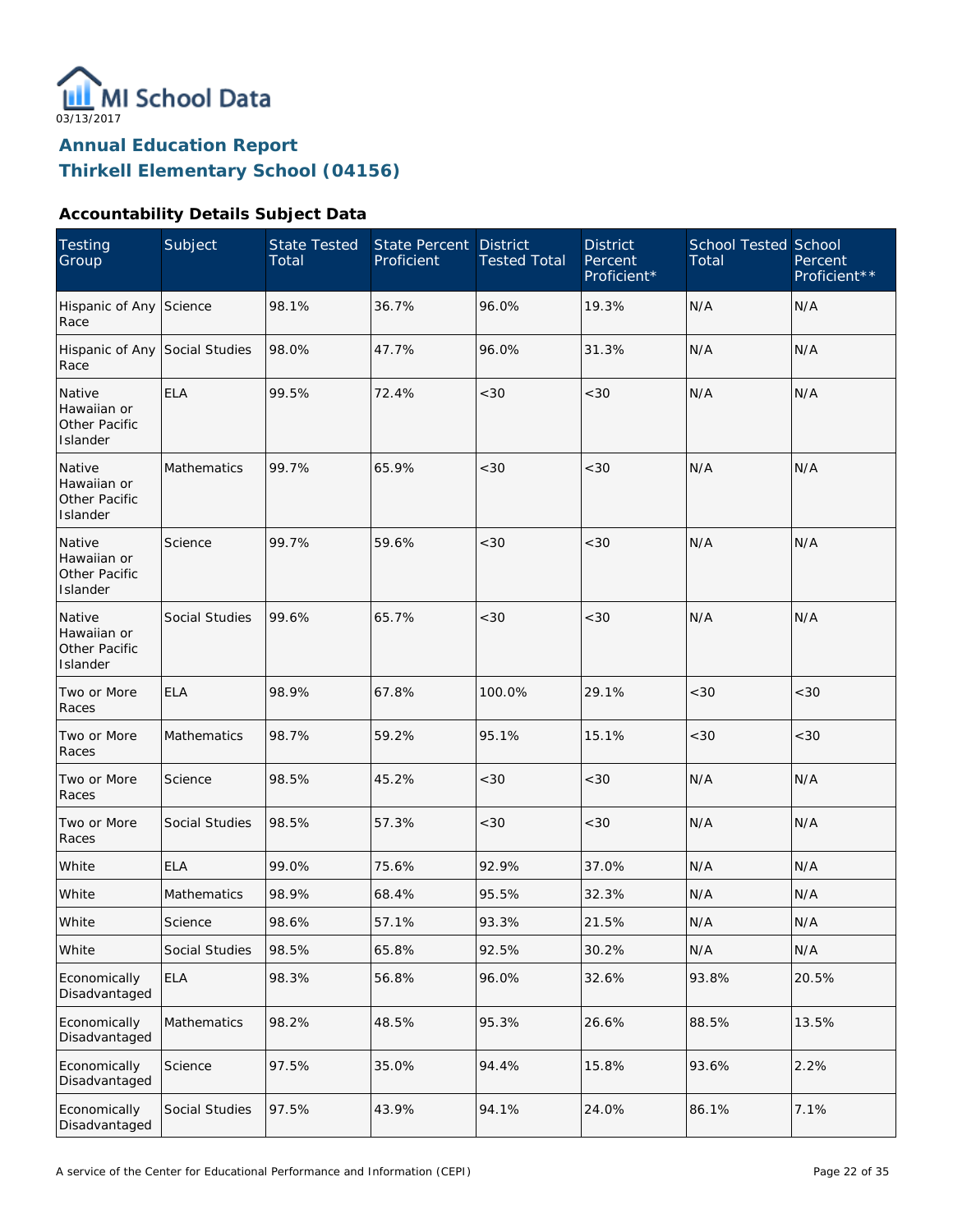

#### **Accountability Details Subject Data**

| <b>Testing</b><br>Group                     | Subject            | <b>State Tested</b><br>Total | State Percent<br>Proficient | <b>District</b><br><b>Tested Total</b> | <b>District</b><br>Percent<br>Proficient* | <b>School Tested School</b><br>Total | Percent<br>Proficient** |
|---------------------------------------------|--------------------|------------------------------|-----------------------------|----------------------------------------|-------------------------------------------|--------------------------------------|-------------------------|
| English<br>Language<br>Learners             | <b>ELA</b>         | 98.8%                        | 49.5%                       | 97.8%                                  | 34.3%                                     | < 30                                 | < 30                    |
| English<br>Language<br>Learners             | <b>Mathematics</b> | 99.0%                        | 48.4%                       | 97.0%                                  | 32.2%                                     | < 30                                 | <30                     |
| English<br>Language<br>Learners             | Science            | 98.5%                        | 22.0%                       | 95.8%                                  | 15.5%                                     | N/A                                  | N/A                     |
| English<br>Language<br>Learners             | Social Studies     | 98.2%                        | 30.9%                       | 95.9%                                  | 25.0%                                     | < 30                                 | <30                     |
| <b>Students With</b><br><b>Disabilities</b> | <b>ELA</b>         | 97.2%                        | 40.1%                       | 92.4%                                  | 18.7%                                     | 83.3%                                | 10.3%                   |
| <b>Students With</b><br><b>Disabilities</b> | <b>Mathematics</b> | 97.1%                        | 36.5%                       | 90.7%                                  | 18.8%                                     | 77.8%                                | 10.8%                   |
| <b>Students With</b><br><b>Disabilities</b> | Science            | 97.0%                        | 26.5%                       | 92.6%                                  | 11.0%                                     | < 30                                 | <30                     |
| Students With<br><b>Disabilities</b>        | Social Studies     | 96.6%                        | 30.8%                       | 90.7%                                  | 12.2%                                     | <30                                  | < 30                    |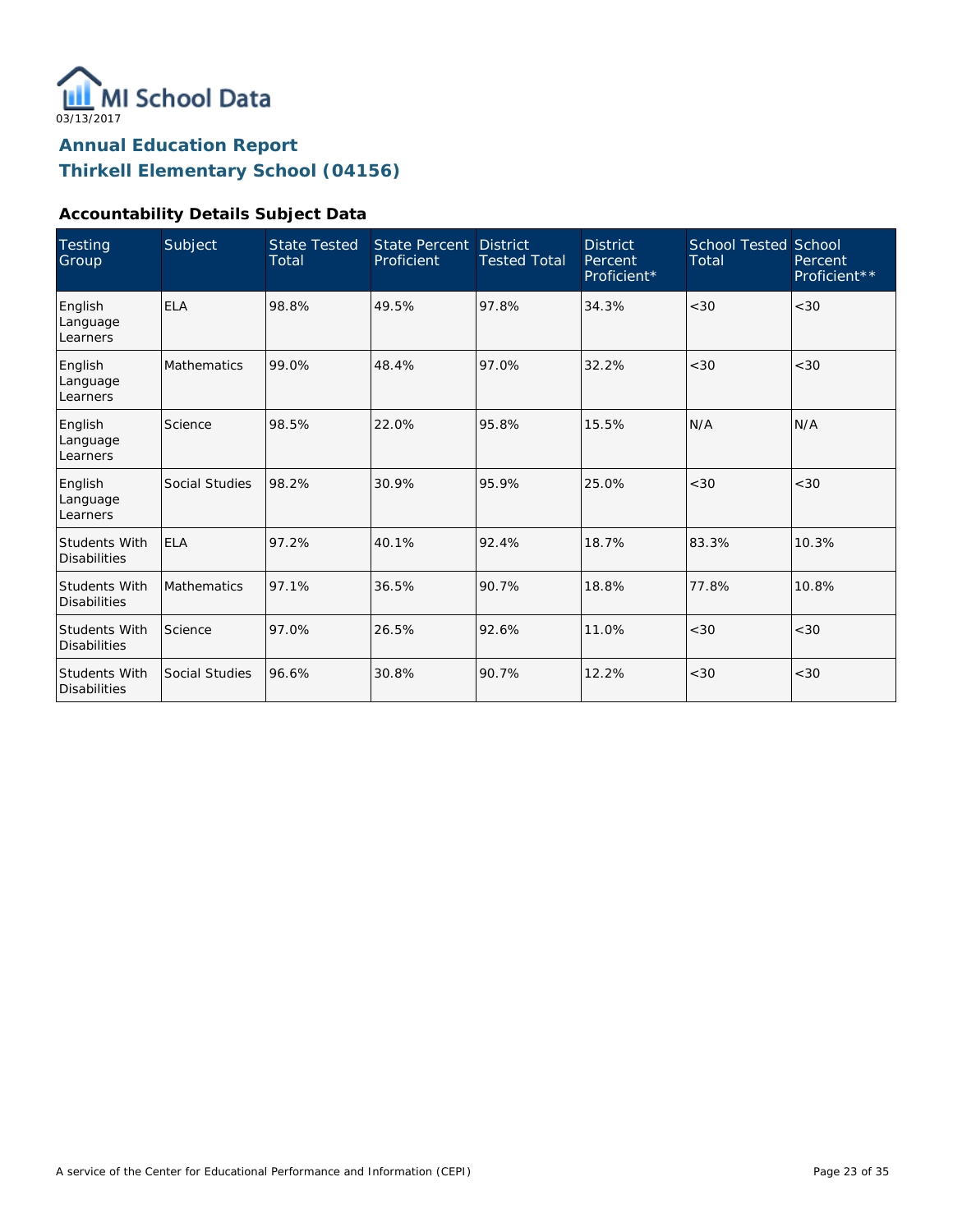

### **Accountability Details Graduation Data**

| Student Group                                        | Statewide | <b>District</b> | School |
|------------------------------------------------------|-----------|-----------------|--------|
| All Students                                         | 79.65%    | N/A             | N/A    |
| American Indian or Alaska<br>Native                  | 66.57%    | N/A             | N/A    |
| Asian                                                | 90.20%    | N/A             | N/A    |
| <b>Black or African American</b>                     | 67.36%    | N/A             | N/A    |
| Hispanic of Any Race                                 | 72.60%    | N/A             | N/A    |
| Native Hawaiian or Other Pacific 177.68%<br>Islander |           | N/A             | N/A    |
| Two or More Races                                    | 73.67%    | N/A             | N/A    |
| White                                                | 83.38%    | N/A             | N/A    |
| Female                                               | 83.46%    | N/A             | N/A    |
| Male                                                 | 76.04%    | N/A             | N/A    |
| Economically Disadvantaged                           | 67.10%    | N/A             | N/A    |
| English Language Learners                            | 72.11%    | N/A             | N/A    |
| <b>Students With Disabilities</b>                    | 55.35%    | N/A             | N/A    |
| Bottom 30%                                           | N/A       | N/A             | N/A    |

*\* All data based on students enrolled for a full academic year.*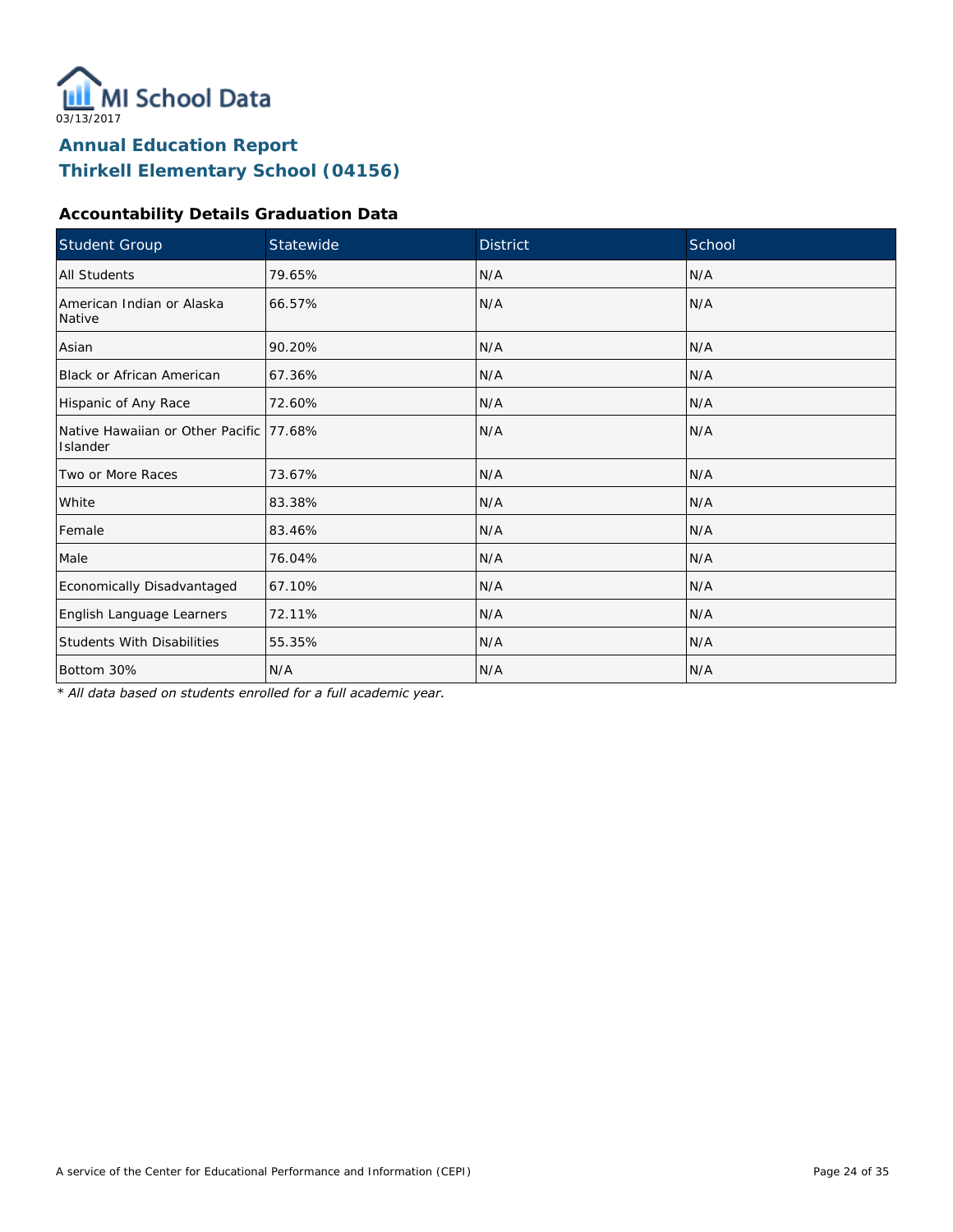

## **Accountability Details Attendance Data**

| <b>Student Group</b> | Statewide | <b>District</b> | School <sup>1</sup> |
|----------------------|-----------|-----------------|---------------------|
| All Students         | 94.32%    | 87.02%          | 87.38%              |

*\* All data based on students enrolled for a full academic year.*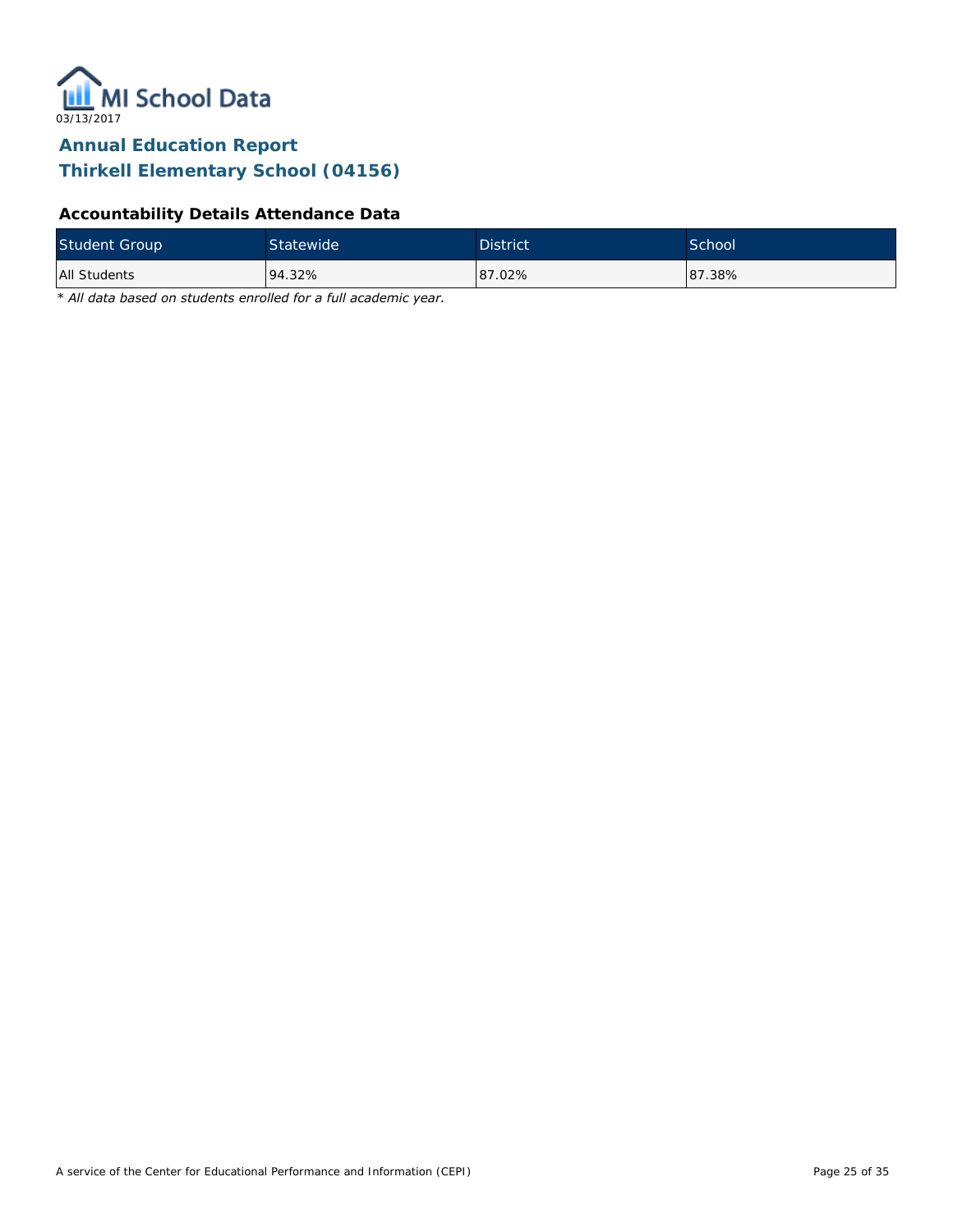

#### **Accountability Status District Data**

| <b>District</b><br>Name | <b>ELA Status</b> | <b>ELA Score</b> | Math Status Math Score |  | Science<br><b>Status</b> | Science<br>Score | Social<br><b>Studies</b><br><b>Status</b> | <b>Social</b><br><b>Studies</b><br>Score | Overall<br><b>Status</b> | Overall Score |
|-------------------------|-------------------|------------------|------------------------|--|--------------------------|------------------|-------------------------------------------|------------------------------------------|--------------------------|---------------|
|-------------------------|-------------------|------------------|------------------------|--|--------------------------|------------------|-------------------------------------------|------------------------------------------|--------------------------|---------------|

No Data to Display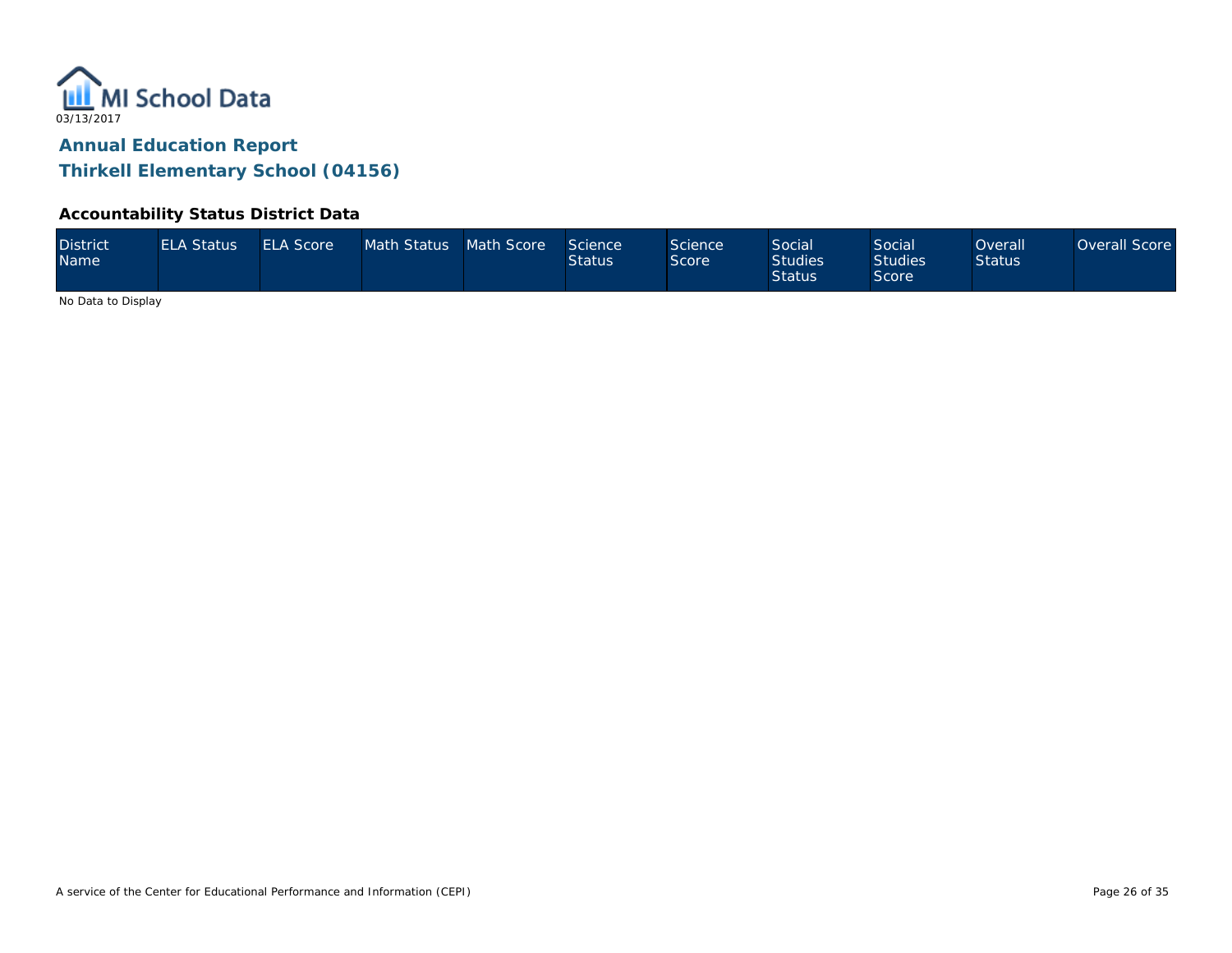

# **Annual Education Report**

**Thirkell Elementary School (04156)**

#### **Accountability Status School Data**

| School Name ELA Status                  |               | <b>ELA Score</b> | Math Status | Math Score | Science<br><b>Status</b> | <b>Science</b><br>Score | Social<br><b>Studies</b><br><b>Status</b> | Social<br><b>Studies</b><br>Score | Overall<br><b>Status</b> | Overall Score |
|-----------------------------------------|---------------|------------------|-------------|------------|--------------------------|-------------------------|-------------------------------------------|-----------------------------------|--------------------------|---------------|
| Thirkell<br>Elementary<br><b>School</b> | <b>IGreen</b> |                  | Red         |            | Red                      |                         | Red                                       |                                   | Red                      |               |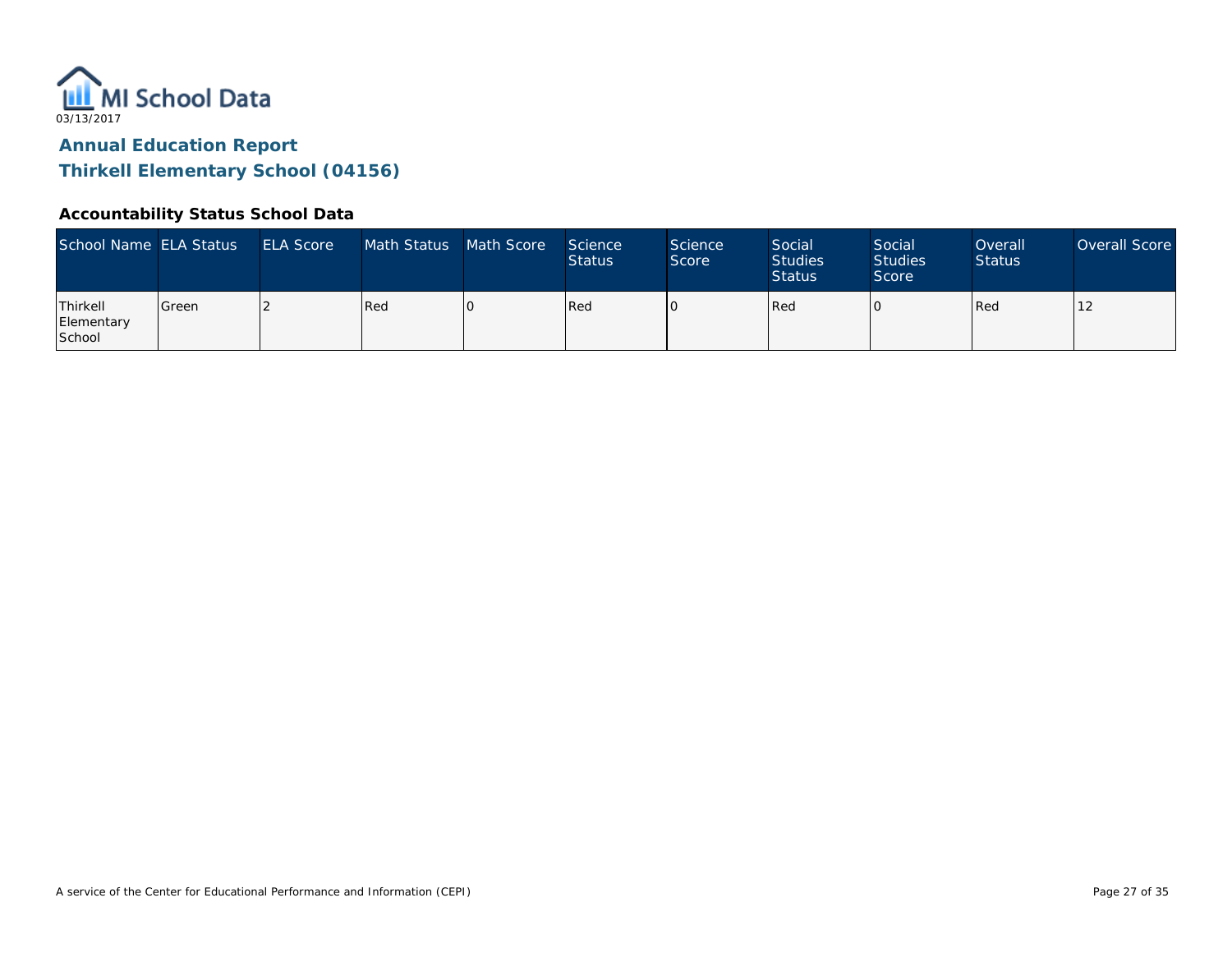

#### **Teacher Quality - Qualification**

|                                                                                                              | Other | B.A. | MA. | P.H.D. |
|--------------------------------------------------------------------------------------------------------------|-------|------|-----|--------|
| Professional<br>Qualifications of All Public<br>Elementary and<br>Secondary School<br>Teachers in the School |       |      | 23  |        |

*Professional Qualifications are defined by the State and may include information such as the degrees of public school teachers (e.g., percentage of teachers with Bachelors Degrees or Masters Degrees) or the percentage of fully certified teachers*

#### **Teacher Quality - Class**

|                                                                                                                                        | School Aggregate | <b>High-Poverty Schools</b> | Low-Poverty Schools |
|----------------------------------------------------------------------------------------------------------------------------------------|------------------|-----------------------------|---------------------|
| Percentage of Core Academic<br>Subject Elementary and<br>Secondary School Classes not<br>Taught by Highly Qualified<br><b>Teachers</b> | $0.0\%$          | $0.0\%$                     | N/A                 |

#### **Teacher Quality - Provisional**

|                                                                                                                    | Certification Percent |
|--------------------------------------------------------------------------------------------------------------------|-----------------------|
| Percentage of Public Elementary and Secondary School Teachers   0.0%<br>in the School with Emergency Certification |                       |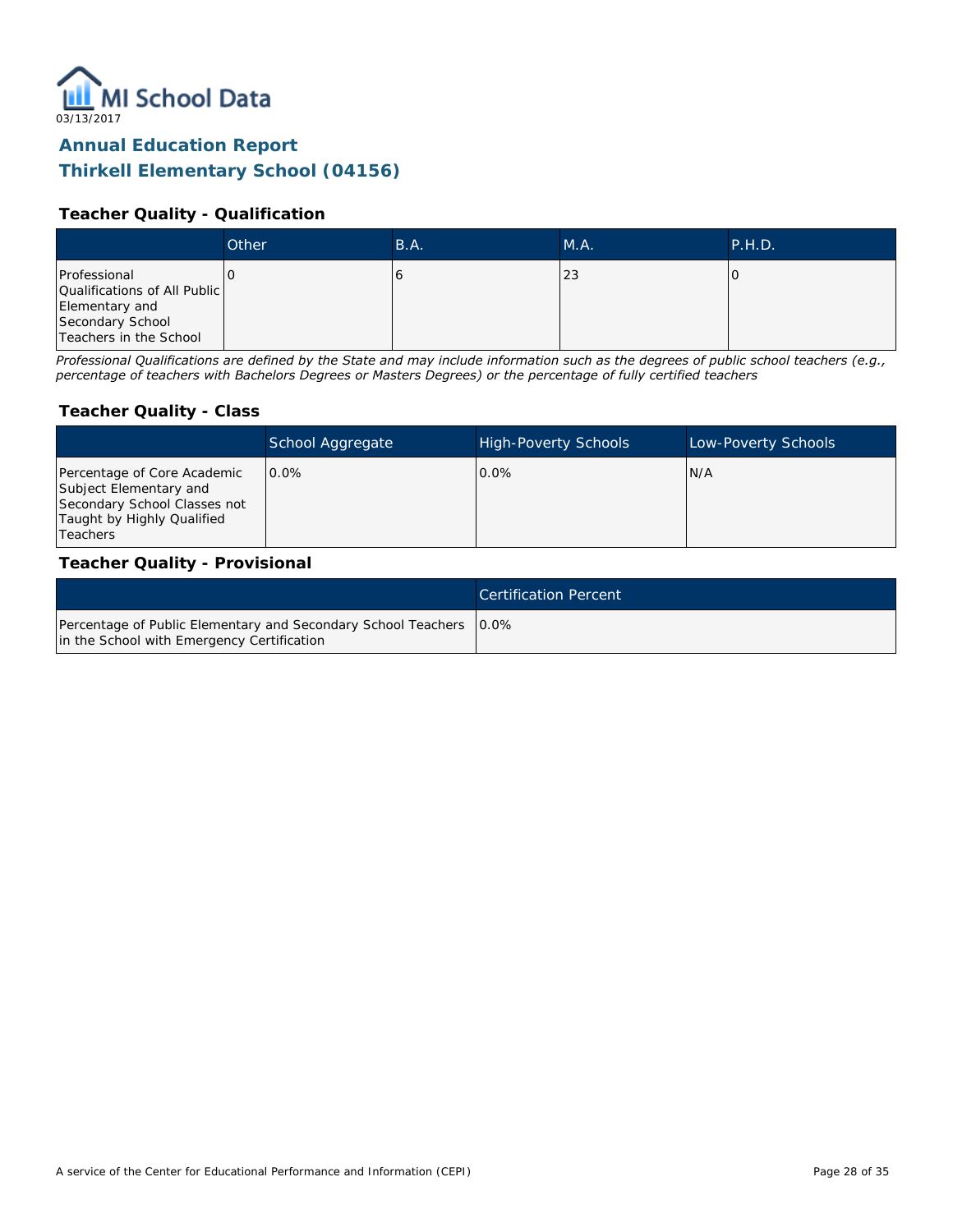

#### **NAEP Grade 4 Math**

|                                                                                                                                                                                                    | Percent of<br><b>Students</b> | Percent below<br><b>Basic</b>                         | <b>Percent Basic</b>                                  | Percent Proficient                                             | Percent Advanced                    |
|----------------------------------------------------------------------------------------------------------------------------------------------------------------------------------------------------|-------------------------------|-------------------------------------------------------|-------------------------------------------------------|----------------------------------------------------------------|-------------------------------------|
| <b>All Students</b>                                                                                                                                                                                | 100                           | 23                                                    | 77                                                    | 34                                                             | 5                                   |
| Male<br>Female                                                                                                                                                                                     | 51<br>49                      | 22<br>23                                              | 78<br>77                                              | 36<br>32                                                       | 6<br>4                              |
| National Lunch<br>Program Eligibility<br>Eligible<br>Not Eligible<br>Info not available                                                                                                            | 47<br>53<br>#                 | 36<br>10<br>$\ddagger$                                | 64<br>90<br>$\ddagger$                                | 17<br>49<br>$\ddagger$                                         | 9<br>$\ddagger$                     |
| Race/Ethnicity<br>White<br><b>Black or African</b><br>American<br>Hispanic<br>Asian<br>American Indian or<br>Alaska Native<br>Native Hawaiian or<br>Other Pacific<br>Islander<br>Two or More Races | 72<br>15<br>6<br>4<br>#<br>3  | 15<br>53<br>38<br>11<br>$\ddagger$<br>ŧ<br>$\ddagger$ | 85<br>47<br>62<br>89<br>ŧ<br>$\ddagger$<br>$\ddagger$ | 39<br>10<br>21<br>58<br>$\ddagger$<br>$\ddagger$<br>$\ddagger$ | 5<br>8#35<br>3<br>19<br>ŧ<br>ŧ<br>‡ |
| Student classified as<br>having a disability<br><b>SD</b><br>Not SD                                                                                                                                | 12<br>88                      | 47<br>19                                              | 53<br>81                                              | 14<br>37                                                       | 5                                   |
| Student is an English<br>Language Learner<br>ELL<br>Not ELL                                                                                                                                        | 5<br>95                       | 42<br>22                                              | 58<br>78                                              | 16<br>35                                                       | 5                                   |

*‡ Reporting Standards not met. Note: Observed differences are not necessarily statistically significant. Detail may not sum to total because of rounding. SOURCE: U.S. Department of Education. Institute for Education Sciences. National Center for Education Statistics. National Assessment of Educational Progress (NAEP) 2015 Mathematics Achievement.*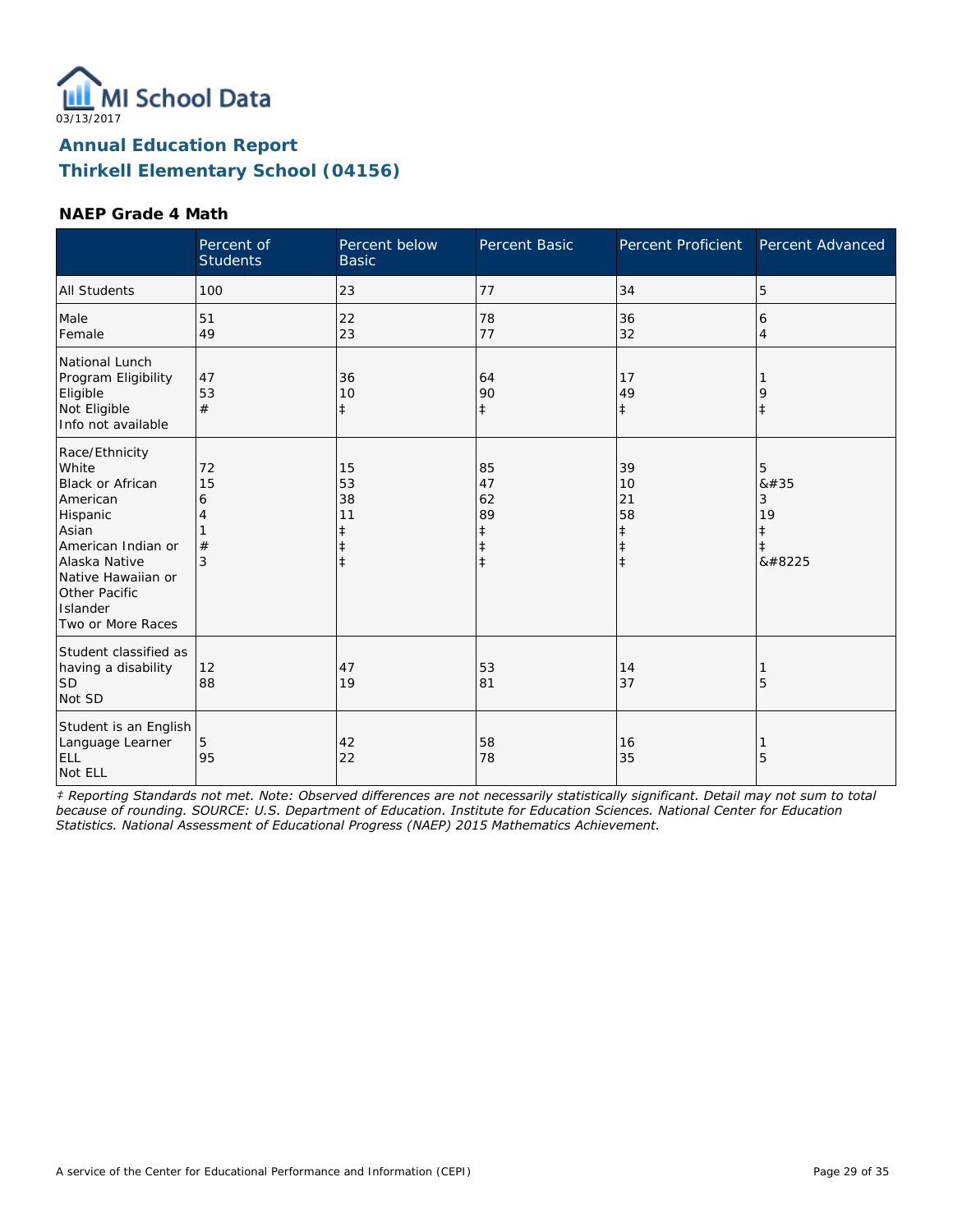

#### **NAEP Grade 8 Math**

|                                                                                                                                                                                             | Percent of<br><b>Students</b>             | Percent below<br><b>Basic</b>                         | Percent Basic                                                  | Percent Proficient                              | Percent Advanced                 |
|---------------------------------------------------------------------------------------------------------------------------------------------------------------------------------------------|-------------------------------------------|-------------------------------------------------------|----------------------------------------------------------------|-------------------------------------------------|----------------------------------|
| <b>All Students</b>                                                                                                                                                                         | 100                                       | 32                                                    | 39                                                             | 22                                              | 7                                |
| Male<br>Female                                                                                                                                                                              | 51<br>49                                  | 31<br>34                                              | 39<br>39                                                       | 23<br>21                                        | 6                                |
| National Lunch<br>Program Eligibility<br>Eligible<br>Not Eligible<br>Info not available                                                                                                     | 45<br>55<br>#                             | 48<br>19<br>$\ddagger$                                | 39<br>40<br>$\ddagger$                                         | 12<br>30<br>$\ddagger$                          | 2<br>11<br>$\ddagger$            |
| Race/Ethnicity<br>White<br>Black or African<br>American<br>Hispanic<br>Asian<br>American Indian or<br>Alaska Native<br>Native Hawaiian or<br>Other Pacific<br>Islander<br>Two or More Races | 69<br>20<br>4<br>3<br>#<br>$\overline{2}$ | 23<br>66<br>38<br>11<br>ŧ<br>$\ddagger$<br>$\ddagger$ | 43<br>29<br>44<br>18<br>$\ddagger$<br>$\ddagger$<br>$\ddagger$ | 26<br>5<br>15<br>39<br>$\ddagger$<br>$\ddagger$ | $^{\#}$<br>4<br>32<br>$\ddagger$ |
| Student classified as<br>having a disability<br><b>SD</b><br>Not SD                                                                                                                         | 11<br>89                                  | 77<br>27                                              | 19<br>41                                                       | 3<br>24                                         | #<br>7                           |
| Student is an English<br>Language Learner<br>ELL<br>Not ELL                                                                                                                                 | 3<br>97                                   | 54<br>32                                              | 33<br>39                                                       | 11<br>22                                        | 2<br>$\overline{7}$              |

*‡ Reporting Standards not met. NOTE: Observed differences are not necessarily statistically significant. Detail may not sum to total because of rounding. SOURCE: U.S. Department of Education. Institute for Education Sciences. National Center for Education Statistics. National Assessment of Educational Progress (NAEP) 2015 Mathematics Achievement.*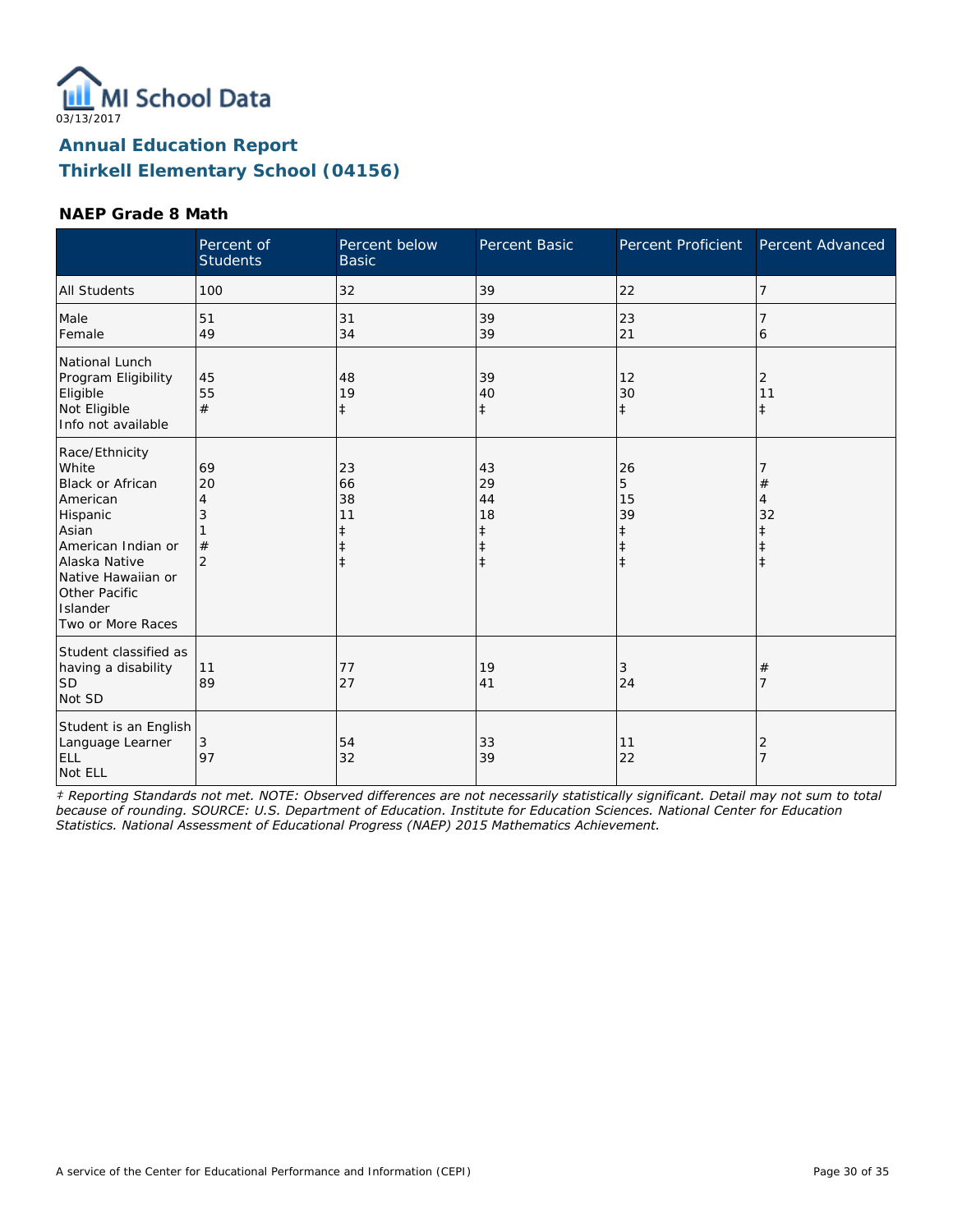

#### **NAEP Grade 12 Math**

|                                                                                                                                                                                                    | Percent of<br><b>Students</b>  | Percent below<br><b>Basic</b>                   | Percent Basic                                            | Percent Proficient                                          | Percent Advanced                                      |
|----------------------------------------------------------------------------------------------------------------------------------------------------------------------------------------------------|--------------------------------|-------------------------------------------------|----------------------------------------------------------|-------------------------------------------------------------|-------------------------------------------------------|
| <b>All Students</b>                                                                                                                                                                                | 100                            | 34                                              | 41                                                       | 23                                                          | $\overline{2}$                                        |
| Male<br>Female                                                                                                                                                                                     | 51<br>49                       | 32<br>35                                        | 41<br>42                                                 | 26<br>22                                                    |                                                       |
| National Lunch<br>Program Eligibility<br>Eligible<br>Not Eligible<br>Info not available                                                                                                            | 35<br>64<br>$\Omega$           | 54<br>22<br>$\overline{O}$                      | 37<br>44<br>$\overline{O}$                               | 9<br>32<br>$\mathbf{O}$                                     | 0<br>$\overline{2}$<br>$\mathbf{O}$                   |
| Race/Ethnicity<br>White<br><b>Black or African</b><br>American<br>Hispanic<br>Asian<br>American Indian or<br>Alaska Native<br>Native Hawaiian or<br>Other Pacific<br>Islander<br>Two or More Races | 76<br>14<br>5<br>3<br>$\Omega$ | 26<br>68<br>58<br>26<br>0<br>0<br>$\mathcal{O}$ | 42<br>27<br>33<br>32<br>0<br>$\mathbf 0$<br>$\mathbf{O}$ | 30<br>5<br>9<br>35<br>$\overline{O}$<br>0<br>$\overline{O}$ | $\overline{2}$<br>$\Omega$<br>0<br>Ω<br>0<br>$\Omega$ |
| Student classified as<br>having a disability<br><b>SD</b><br>Not SD                                                                                                                                | 9<br>91                        | 78<br>30                                        | 19<br>43                                                 | 3<br>25                                                     | 0<br>2                                                |
| Student is an English<br>Language Learner<br>ELL<br>Not ELL                                                                                                                                        | $\overline{2}$<br>98           | 0<br>33                                         | 0<br>41                                                  | $\mathbf{O}$<br>24                                          | 0<br>$\overline{2}$                                   |

*‡ Reporting Standards not met. NOTE: Observed differences are not necessarily statistically significant. Detail may not sum to total because of rounding. SOURCE: U.S. Department of Education. Institute for Education Sciences. National Center for Education Statistics. National Assessment of Educational Progress (NAEP) 2015 Mathematics Achievement.*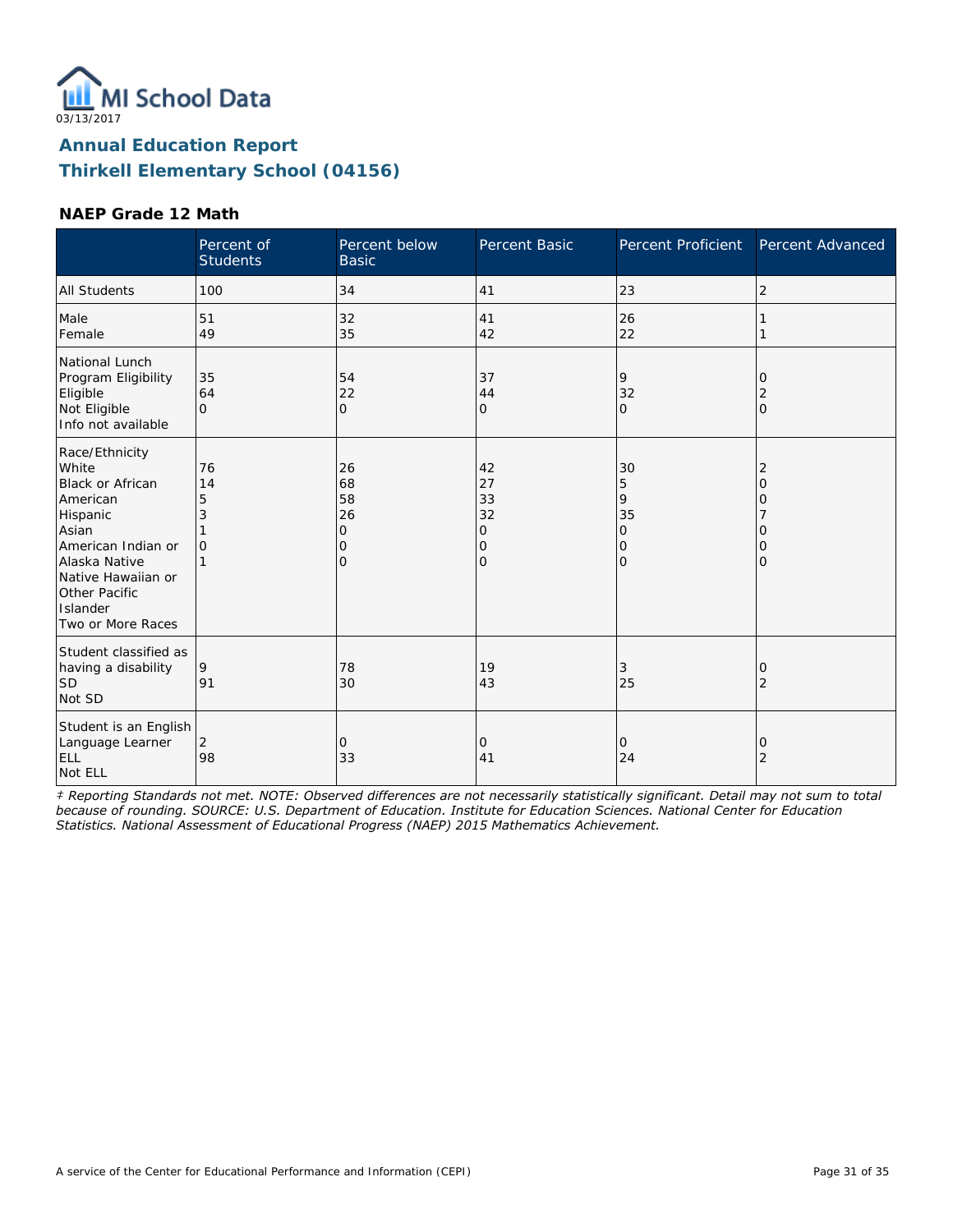

#### **NAEP Grade 4 Reading**

|                                                                                                                                                                                             | Percent of<br><b>Students</b> | Percent below<br><b>Basic</b>                 | Percent Basic                                          | Percent Proficient                           | Percent Advanced                |
|---------------------------------------------------------------------------------------------------------------------------------------------------------------------------------------------|-------------------------------|-----------------------------------------------|--------------------------------------------------------|----------------------------------------------|---------------------------------|
| <b>All Students</b>                                                                                                                                                                         | 100                           | 37                                            | 63                                                     | 29                                           | 5                               |
| Male<br>Female                                                                                                                                                                              | 50<br>50                      | 39<br>34                                      | 61<br>66                                               | 26<br>31                                     | 5<br>6                          |
| National Lunch<br>Program Eligibility<br>Eligible<br>Not Eligible<br>Info not available                                                                                                     | 48<br>52<br>#                 | 50<br>24<br>$\ddagger$                        | 50<br>76<br>$\ddagger$                                 | 16<br>40<br>$\ddagger$                       | 8<br>$\ddagger$                 |
| Race/Ethnicity<br>White<br>Black or African<br>American<br>Hispanic<br>Asian<br>American Indian or<br>Alaska Native<br>Native Hawaiian or<br>Other Pacific<br>Islander<br>Two or More Races | 72<br>14<br>6<br>#<br>3       | 32<br>66<br>49<br>16<br>ŧ<br>$\ddagger$<br>30 | 68<br>34<br>51<br>84<br>$\ddagger$<br>$\ddagger$<br>70 | 32<br>9<br>17<br>49<br>‡<br>$\ddagger$<br>37 | 6<br>15<br>ŧ<br>$\ddagger$<br>8 |
| Student classified as<br>having a disability<br><b>SD</b><br>Not SD                                                                                                                         | 12<br>88                      | 76<br>32                                      | 24<br>68                                               | 7<br>31                                      | #<br>6                          |
| Student is an English<br>Language Learner<br>ELL<br>Not ELL                                                                                                                                 | 4<br>96                       | 52<br>36                                      | 48<br>64                                               | 16<br>29                                     | 2<br>5                          |

*# Rounds to zero*

*‡ Reporting Standards not met. NOTE: Observed differences are not necessarily statistically significant. Detail may not sum to total because of rounding. SOURCE: U.S. Department of Education, Institute of Education Sciences, National Center for Education Statistics, National Assessment of Educational Progress (NAEP), 2015 Reading Assessment.*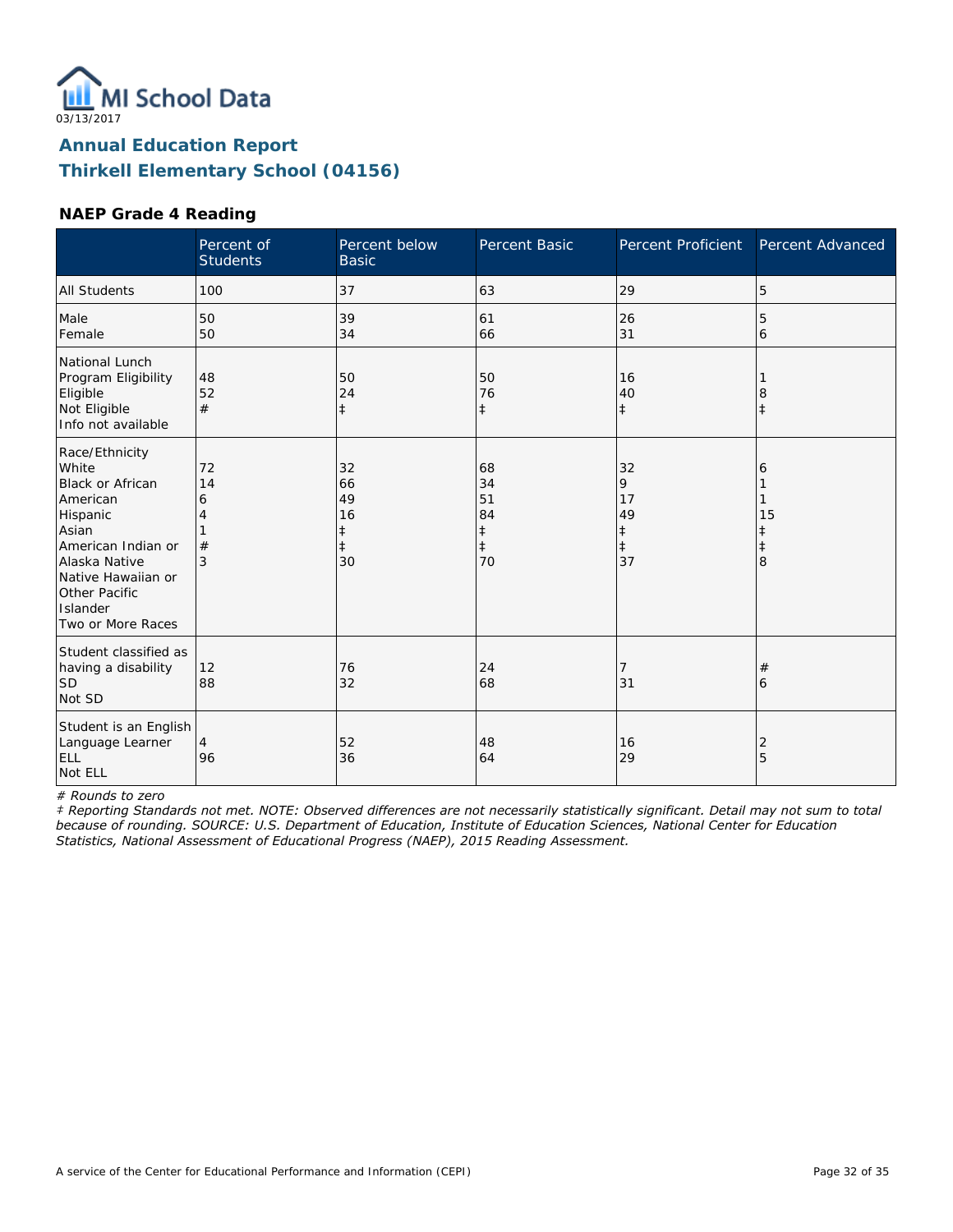

#### **NAEP Grade 8 Reading**

|                                                                                                                                                                                   | Percent of<br><b>Students</b>        | Percent below<br><b>Basic</b>           | Percent Basic                                    | <b>Percent Proficient</b>                       | Percent Advanced                              |
|-----------------------------------------------------------------------------------------------------------------------------------------------------------------------------------|--------------------------------------|-----------------------------------------|--------------------------------------------------|-------------------------------------------------|-----------------------------------------------|
| <b>All Students</b>                                                                                                                                                               | 100                                  | 24                                      | 44                                               | 29                                              | 3                                             |
| Male<br>Female                                                                                                                                                                    | 51<br>49                             | 29<br>20                                | 45<br>42                                         | 25<br>34                                        | 2<br>$\overline{4}$                           |
| National Lunch<br>Program Eligibility<br>Eligible<br>Not Eligible<br>Info not available                                                                                           | 45<br>55<br>#                        | 37<br>14<br>$\ddagger$                  | 45<br>43<br>$\ddagger$                           | 17<br>39<br>$\ddagger$                          | $^\ddag$                                      |
| Race/Ethnicity<br>White<br>Black or Afican<br>American<br>Hispanic<br>Asian/Native<br>Hawaiian or Pacific<br>Islander<br>American Indian or<br>Alaska Native<br>Two or More Races | 69<br>20<br>4<br>3<br>$\overline{2}$ | 18<br>47<br>27<br>13<br>‡<br>$\ddagger$ | 44<br>44<br>41<br>35<br>$\ddagger$<br>$\ddagger$ | 34<br>9<br>29<br>41<br>$\ddagger$<br>$\ddagger$ | 3<br>#<br>3<br>10<br>$\ddagger$<br>$\ddagger$ |
| Student classified as<br>having a disability<br><b>SD</b><br>Not SD                                                                                                               | 10<br>90                             | 64<br>20                                | 30<br>45                                         | 5<br>32                                         | $^{\#}$<br>3                                  |
| Student is an English<br>Language Learner<br>ELL<br>Not ELL                                                                                                                       | 3<br>97                              | 57<br>23                                | 37<br>44                                         | 6<br>30                                         | #<br>3                                        |

*# Rounds to zero*

*‡ Reporting Standards not met. NOTE: Observed differences are not necessarily statistically significant. Detail may not sum to total because of rounding. SOURCE: U.S. Department of Education, Institute of Education Sciences, National Center for Education Statistics, National Assessment of Educational Progress (NAEP), 2015 Reading Assessment.*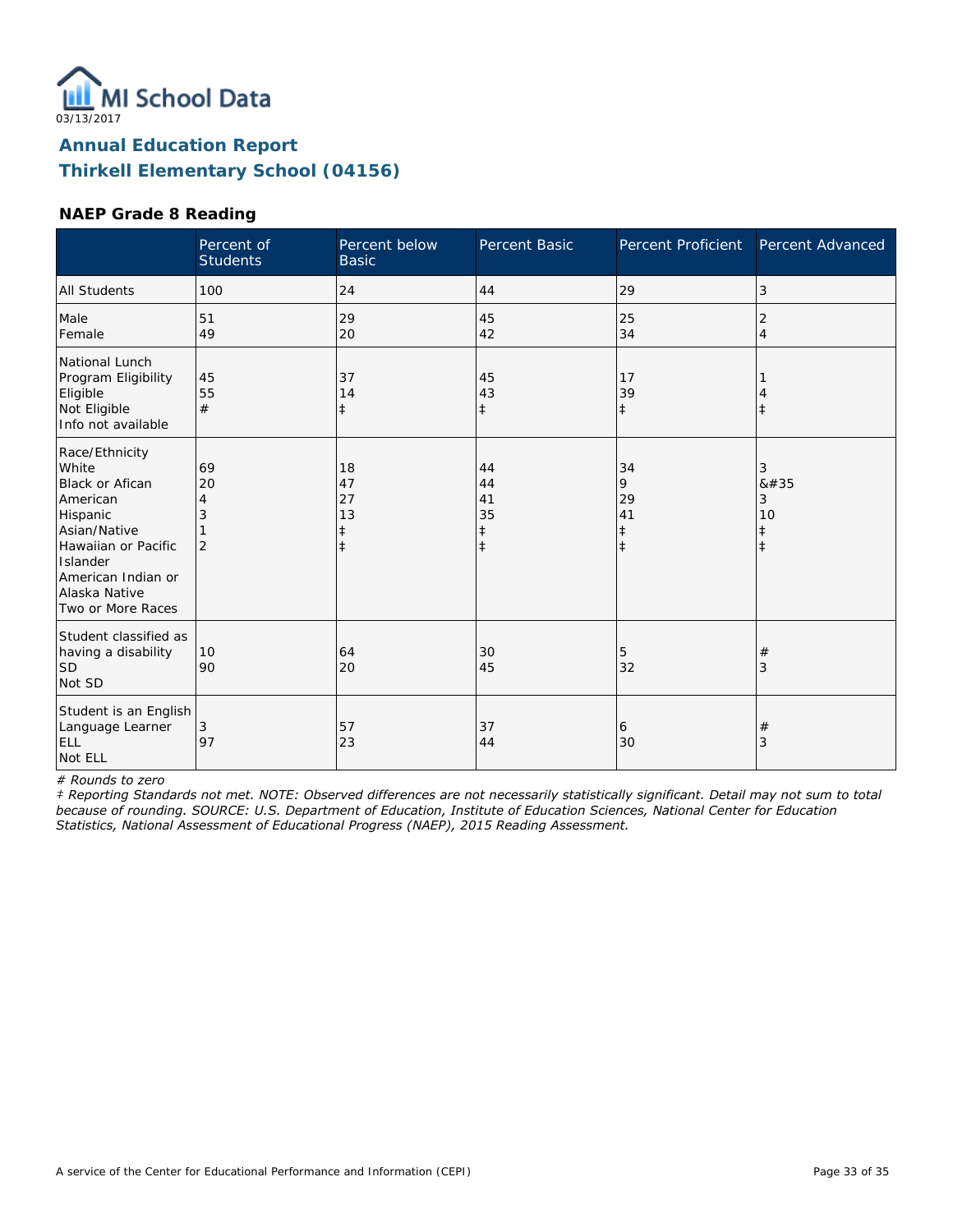

#### **NAEP Grade 12 Reading**

|                                                                                                                                                                                             | Percent of<br><b>Students</b>              | Percent below<br><b>Basic</b>              | Percent Basic                                    | Percent Proficient                               | Percent Advanced                   |
|---------------------------------------------------------------------------------------------------------------------------------------------------------------------------------------------|--------------------------------------------|--------------------------------------------|--------------------------------------------------|--------------------------------------------------|------------------------------------|
| <b>All Students</b>                                                                                                                                                                         | 100                                        | 26                                         | 5                                                | 27                                               | 5                                  |
| Male<br>Female                                                                                                                                                                              | 50<br>50                                   | 31<br>20                                   | 37<br>37                                         | 28<br>37                                         | 4<br>6                             |
| National Lunch<br>Program Eligibility<br>Eligible<br>Not Eligible<br>Info not available                                                                                                     | 35<br>64<br>1                              | 37<br>19<br>0                              | 39<br>36<br>0                                    | 22<br>38<br>$\mathbf{O}$                         | 2<br>Ω                             |
| Race/Ethnicity<br>White<br>Black or African<br>American<br>Hispanic<br>Asian<br>American Indian or<br>Alaska Native<br>Native Hawaiian or<br>Other Pacific<br>Islander<br>Two or More Races | 76<br>14<br>5<br>3<br>$\Omega$<br>$\Omega$ | 20<br>52<br>34<br>21<br>0<br>0<br>$\Omega$ | 38<br>36<br>44<br>26<br>0<br>0<br>$\overline{O}$ | 36<br>12<br>21<br>41<br>0<br>0<br>$\overline{O}$ | 6<br>0<br>12<br>0<br>0<br>$\Omega$ |
| Student classified as<br>having a disability<br><b>SD</b><br>Not SD                                                                                                                         | 93                                         | 66<br>23                                   | 25<br>38                                         | 8<br>34                                          | 5                                  |
| Student is an English<br>Language Learner<br>ELL<br>Not ELL                                                                                                                                 | $\overline{2}$<br>98                       | $\mathbf{O}$<br>25                         | 0<br>37                                          | $\mathbf{O}$<br>33                               | 0<br>5                             |

*# Rounds to zero*

*‡ Reporting Standards not met. NOTE: Observed differences are not necessarily statistically significant. Detail may not sum to total because of rounding. SOURCE: U.S. Department of Education, Institute of Education Sciences, National Center for Education Statistics, National Assessment of Educational Progress (NAEP), 2015 Reading Assessment.*